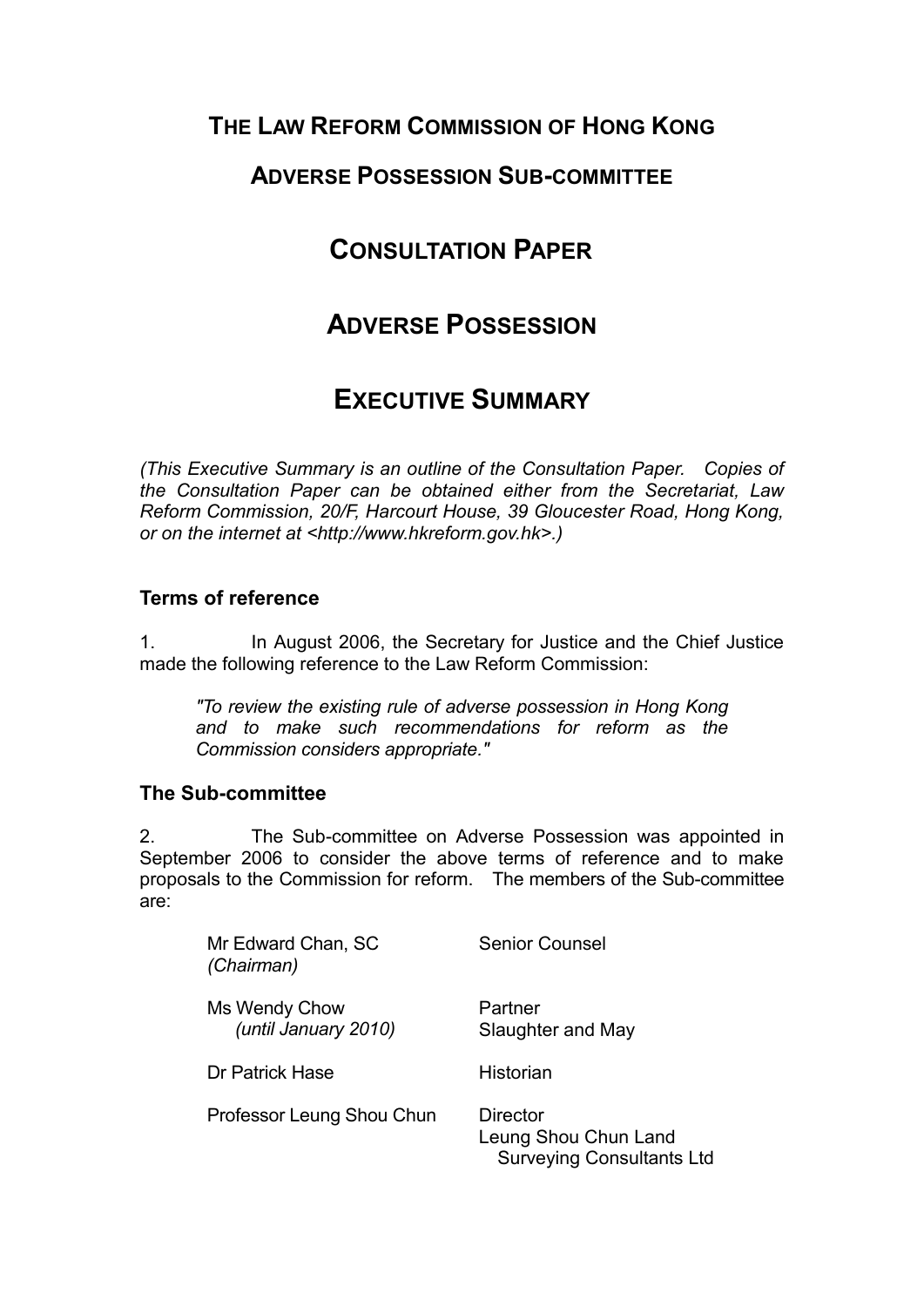| Mr Louis Loong                                     | <b>Secretary General</b><br>Real Estate Developers Association<br>of Hong Kong                                                   |
|----------------------------------------------------|----------------------------------------------------------------------------------------------------------------------------------|
| <b>Ms Dorothy Silkstone</b><br>(from October 2011) | <b>Assistant Director/Legal</b><br>PARD & NTE (Legal Advisory and<br>Conveyancing Office)<br>Lands Department (until April 2012) |
| <b>Professor Michael Wilkinson</b>                 | Department of Professional<br><b>Legal Education</b><br>University of Hong Kong                                                  |
| Mr David P H Wong                                  | Partner<br>Wong, Hui & Co                                                                                                        |
| Ms Teresa Wong<br>(until June 2011)                | Deputy Director/Legal<br><b>Lands Department</b>                                                                                 |
| Mr Michael Yin                                     | <b>Barrister</b>                                                                                                                 |
| Ms Cathy Wan<br>(Secretary from June 2010)         | <b>Senior Government Counsel</b><br>Law Reform Commission                                                                        |

## **Chapter 1 The existing law on adverse possession**

## **The relevant law**

3. The basic rules relating to acquisition of land through adverse possession are found in the Limitation Ordinance (Cap 347) and relevant case law. Except in the case of Government land, for which the limitation period is 60 years, no action to recover land is allowed after twelve years from the date upon which the right of action accrued. Time only starts to run when the landowner has been dispossessed of his land or where he has discontinued use of his land, and the adverse possessor has taken possession of the land.

4. The provisions in the Limitation Ordinance (Cap 347) can cause hardship to land owners in some circumstances. On the other hand, the purpose of statutes of limitation, as explained in *Adnam v Earl of Sandwich*<sup>1</sup> was:

*"The legitimate object of all Statutes of Limitation is no doubt to quiet long continued possession, but they all rest upon the broad and intelligible principle that persons, who have at some anterior time been rightfully entitled to land or other property or money, have, by default and neglect on their part to assert their rights, slept upon them for so long a time as to render it inequitable that* 

 $\frac{1}{1}$ 

 <sup>(1877) 2</sup> QBD 485.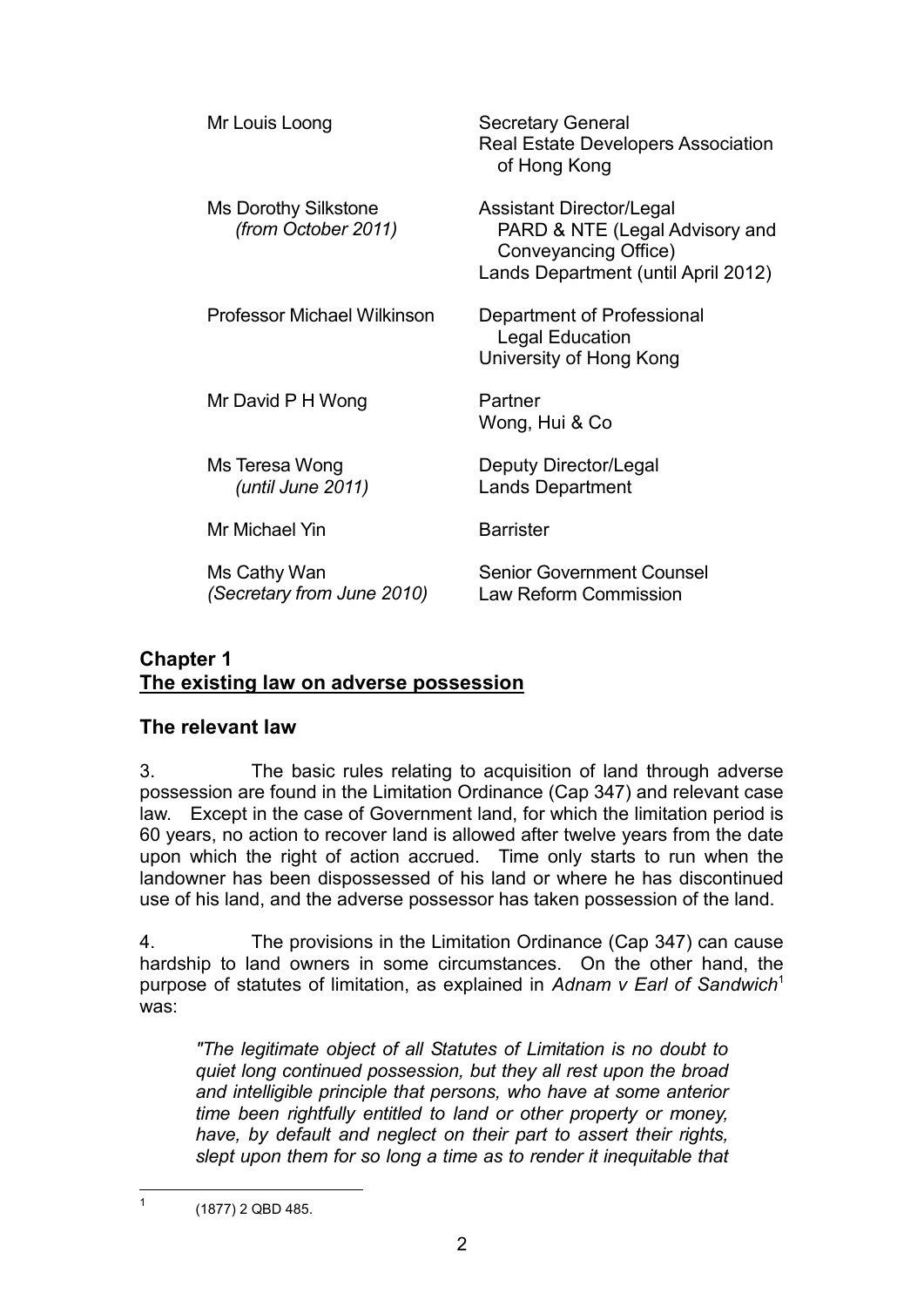*they should be entitled to disturb a lengthened enjoyment or immunity to which they have in some sense been tacit parties … ."* 

## **Proving adverse possession**

5. To prove adverse possession, a squatter must establish that he has both the physical possession of the land and the required intention to possess it (*animus possidendi*). As an owner is presumed to be in possession of the land, a squatter must establish that he has taken a sufficient degree of exclusive physical control of the land.

6. Apart from showing factual possession, a squatter must establish the requisite intention, ie, "*an intention for the time being to possess the land to the exclusion of all other persons, including the owner*". The required intention must be determined objectively: "*intent has to be inferred from the acts themselves*", and evidence of the squatter's past or present declarations as to his intention is regarded as self-serving.

7. Because of the principle of the relativity of title, on the basis of his adverse possession and the lack of a better title, a squatter will hold a new estate which is subject to any third party rights which run with the land and have not been extinguished, such as easements and restrictive covenants.

## **Chapter 2 Justifications for adverse possession: Adverse possession and human rights principles**

8. The concept of adverse possession has been criticised by some as being unjust, in the sense of facilitating "land theft". This chapter will examine the justifications for the concept, and whether it contravenes relevant human rights principles and the Basic Law.

## *First justification: To protect against stale claims*

9. Adverse possession is one aspect of the law of limitations. The policy of limitation statutes applies to protect defendants from stale claims and to encourage plaintiffs not to sleep on their rights. This is because with the passage of time, it will become more and more difficult to investigate the circumstances in which a possession commenced and continued. Therefore, the policy is that a fixed period should be prescribed for the sake of certainty.

## *Second justification: To avoid land becoming undeveloped and neglected*

10. If land ownership and the reality of possession are not working well in tandem, the particular land in question would become unmarketable. It is in the public interest to encourage the proper maintenance, improvement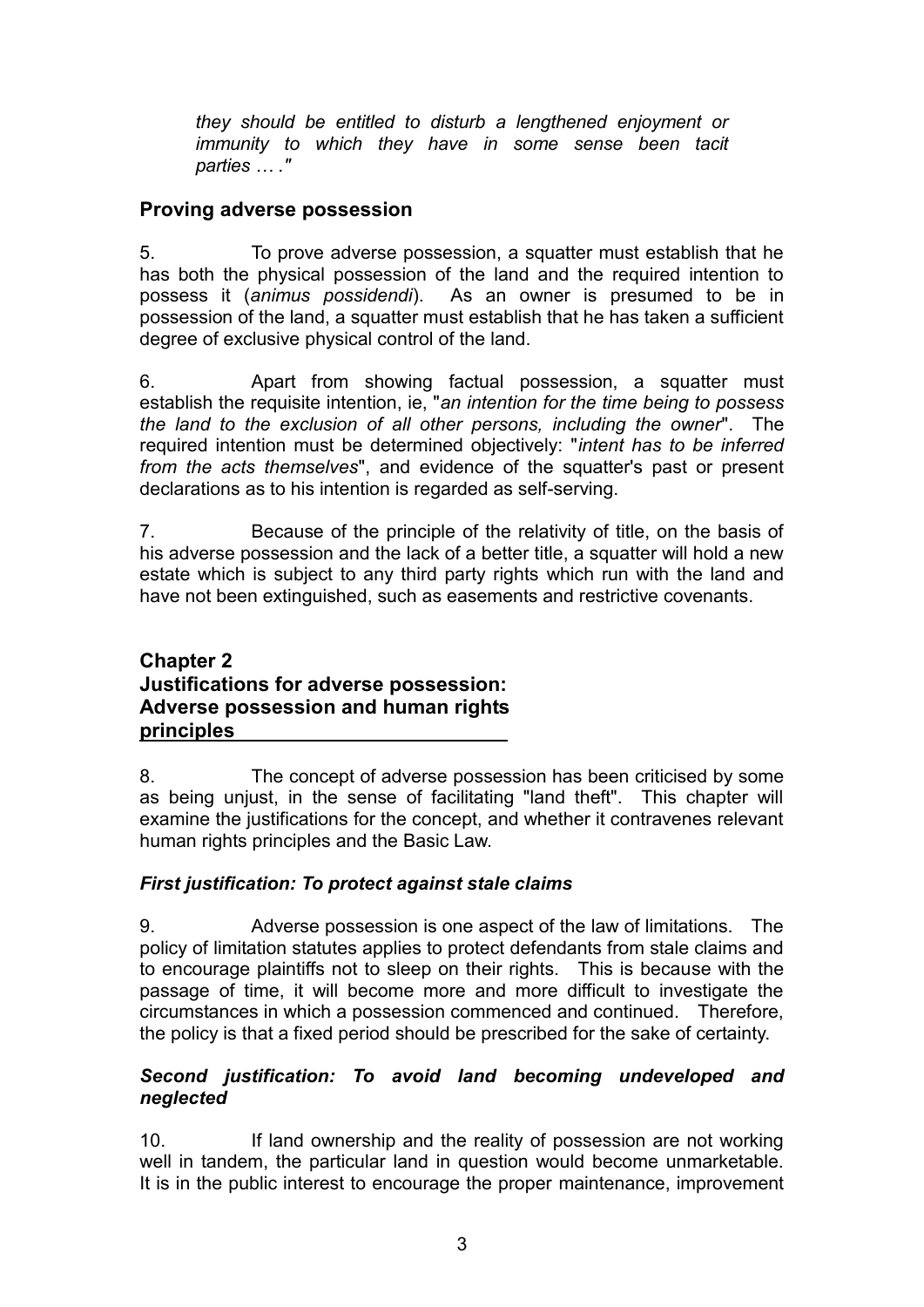and development of land which might otherwise be left under-utilised for a long time.

## *Third justification: To prevent hardship in cases of mistake*

11. The law of adverse possession can prevent hardship in cases of mistake. The example given is that of a squatter who incurs expenditure to improve the land under mistake of ownership or boundary. Although the squatter may have a claim based on *"proprietary estoppel"* if the true owner knew of and acquiesced in the squatter's mistake, that may not always be the case.

#### *Counter arguments*

12. In relation to the first justification, it is assumed that the owner was aware that a cause of action had accrued in his favour. In reality, the adverse possession may be clandestine or not readily apparent and an owner may not realise that a person is encroaching on his land. The owner is hence not in any true sense sleeping on his rights.

13. As to encouraging the development and maintenance of land under the second justification, Dockray believes that this objective is only relevant in limited circumstances and could not justify the universal application of the rule which is not confined to cases of long and peaceful possession of neglected property. The rule applies indiscriminately, as much to ancient and innocent encroachment as it does to forcible ejection.

14. As to avoidance of hardship to defendants under the third justification, the rule of adverse possession has not attempted to balance the possible hardship to a plaintiff who is unaware that time is running against him, and the hardship to a defendant, even though the length of the limitation period is fixed with this balancing act in mind. The time bar in respect of a plaintiff's action is automatic and not discretionary.

## *Fourth justification: To facilitate conveyancing in unregistered land*

15. A more fundamental aim of the law of limitation was to facilitate the investigation of title to unregistered land by ensuring that any possible outstanding third parties' claims to ownership would be time-barred.

16. However, in Hong Kong the sale of land would in effect mean sale and purchase of government leases. It is doubtful whether a purchaser is obliged to accept title where his vendor has agreed to give good title but could only have a squatter title in respect of part of the land agreed to be sold. This is because the part of the land subject to squatter title may be at risk of forfeiture by the landlord (often the Government).

17. Thus in Hong Kong the value of the doctrine of adverse possession in assisting conveyancing is probably less than in England because in Hong Kong we are invariably dealing with leasehold land. However, as discussed in Chapter 4 below, because of the prevalence of the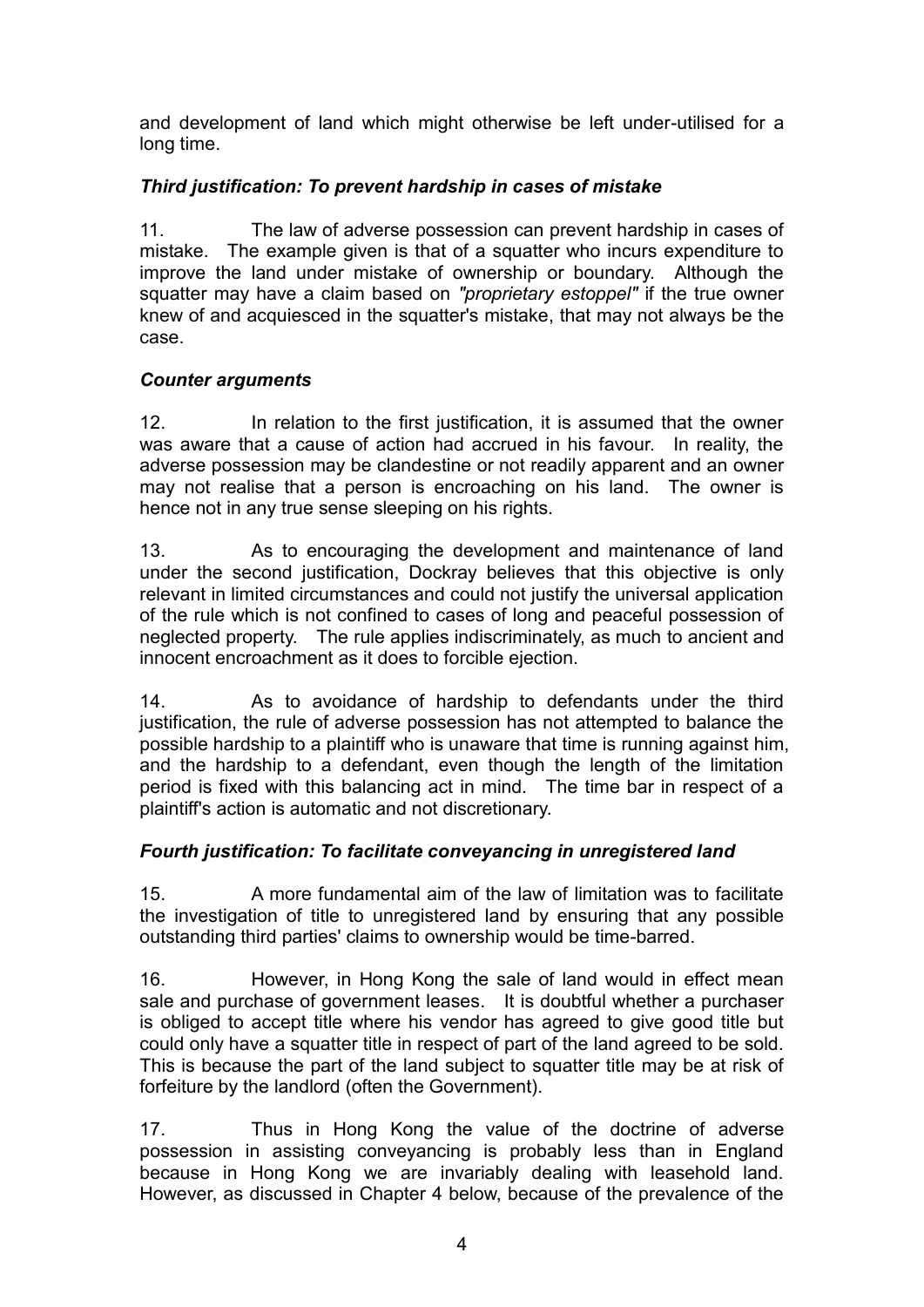discrepancies between the boundaries as shown on the DD sheet or New Grant Plans and the physical boundaries on the ground in the New Territories, often adverse possession is the only practical solution to the land title problem.

## **Human rights and adverse possession**

18. In a much-publicised series of judgments in *JA Pye (Oxford) Ltd and JA Pye (Oxford) Land Ltd v Graham* and *JA Pye (Oxford) Ltd and JA Pye (Oxford) Land Ltd v the United Kingdom*, the landowners complained that their right to peaceably enjoy property under the Human Rights Act 1998 and Article 1 of Protocol No 1 to the European Convention on Human Rights had been breached. The Court of Appeal determined that the statutory limitation period was not incompatible with the Convention, nor was it disproportionate, discriminatory, impossible or difficult to comply with.

19. Article 1 of Protocol No 1 to the European Convention on Human Rights (formally, the European Convention for the Protection of Human Rights and Fundamental Freedoms) provides:

*"Every natural or legal person is entitled to the peaceful enjoyment of his possessions. No one shall be deprived of his possessions except in the public interest and subject to the conditions provided for by law and by the general principles of international law.* 

*The preceding provisions shall not, however, in any way impair the right of a State to enforce such laws as it deems necessary to control the use of property in accordance with the general interest or to secure the payment of taxes or other contributions or penalties."* 

20. The plaintiffs made an application to the European Court of Human Rights<sup>2</sup> against the United Kingdom Government, alleging that the English law on adverse possession, by virtue of which they had lost their land to the Grahams, violated Article 1 of the First Protocol to the European Convention for the Protection of Human Rights and Fundamental Freedoms.

21. The case was heard by the Chamber of the former Fourth Section of the European Court of Human Rights before seven judges. By a 4 to 3 majority, the Court decided that the English law on adverse possession (the Limitation Act 1980 and the Land Registration Act 1925) deprived the plaintiffs of their title to the land, imposed on them an excessive burden and upset the fair balance between public interest and the plaintiffs' rights to peaceful enjoyment of their possession. Hence, there had been a violation of Article 1 of the First Protocol to the Convention.

22. The United Kingdom Government requested a re-hearing of the case before the Grand Chamber of the European Court of Human Rights (the

 $\frac{1}{2}$ 

*JA Pye (Oxford) Ltd v United Kingdom* (2005) 19 BHRC 705.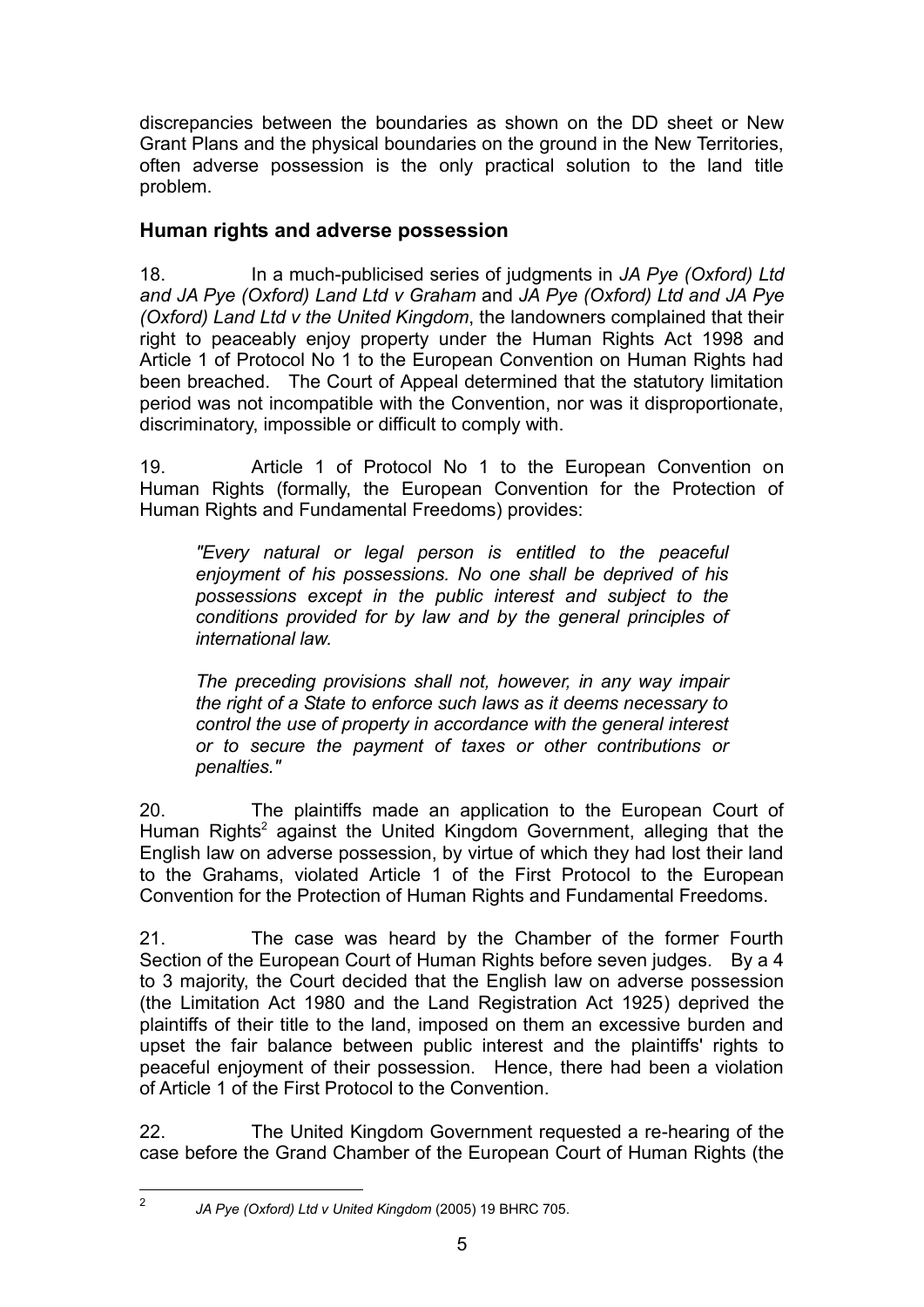Court) comprising 17 judges. In a judgment handed down on 30 August 2007, it was held by a majority of ten to seven that there had been no violation of Article 1 of the Protocol No 1 to the Convention. It was held by the Court that:

*"66. The statutory provisions which resulted in the applicant companies' loss of beneficial ownership were thus not intended to deprive paper owners of their ownership, but rather to regulate questions of title in a system in which, historically, 12 years' adverse possession was sufficient to extinguish the former owner's right to re-enter or to recover possession, and the new title depended on the principle that unchallenged lengthy possession gave a title. The provisions of the 1925 and 1980 Acts which were applied to the applicant companies were part of the general land law, and were concerned to regulate, amongst other things, limitation periods in the context of the use and ownership of land as between individuals."*

# **Basic Law implications**

23. The constitutionality of provisions on adverse possession was considered in *Harvest Good Development Ltd v Secretary for Justice and others.*<sup>3</sup> In Harvest Good the paper owner who lost in the *Chan Tin Shi*<sup>4</sup> case requested the Secretary for Justice to take steps to repeal sections 7(2) and 17 of the Limitation Ordinance (Cap 347) or otherwise to bring them into line with Articles 6 and 105 of the Basic Law, and to reinstate its property rights or provide adequate compensation for the deprivation of its property because of the operation of those provisions in Cap 347.

24. Articles 6 and 105 of the Basic Law provide as follows:

*"Article 6. The Hong Kong Special Administrative Region shall protect the right of private ownership of property in accordance with law.* 

*Article 105. The Hong Kong Special Administrative Region shall, in accordance with law, protect the right of individuals and legal persons to the acquisition, use, disposal and inheritance of property and their right to compensation for lawful deprivation of their property. Such compensation shall correspond to the real value of the property concerned at the time and shall be freely convertible and paid without undue delay."* 

25. Mr Justice Hartmann held that since the title of the applicant's predecessor-in-title was extinguished in 1982, all the events as to the acquisition and loss of possessory title took place before the commencement of the Basic Law. Thus, the Basic Law, which does not have retrospective effect, did not apply to this case, and the application for judicial review must be dismissed. Mr Justice Hartmann went on to consider whether sections

<sup>-&</sup>lt;br>3 [2006] HKEC 2318. 4

Court of Final Appeal decision, (2006) 9 HKCFAR 29.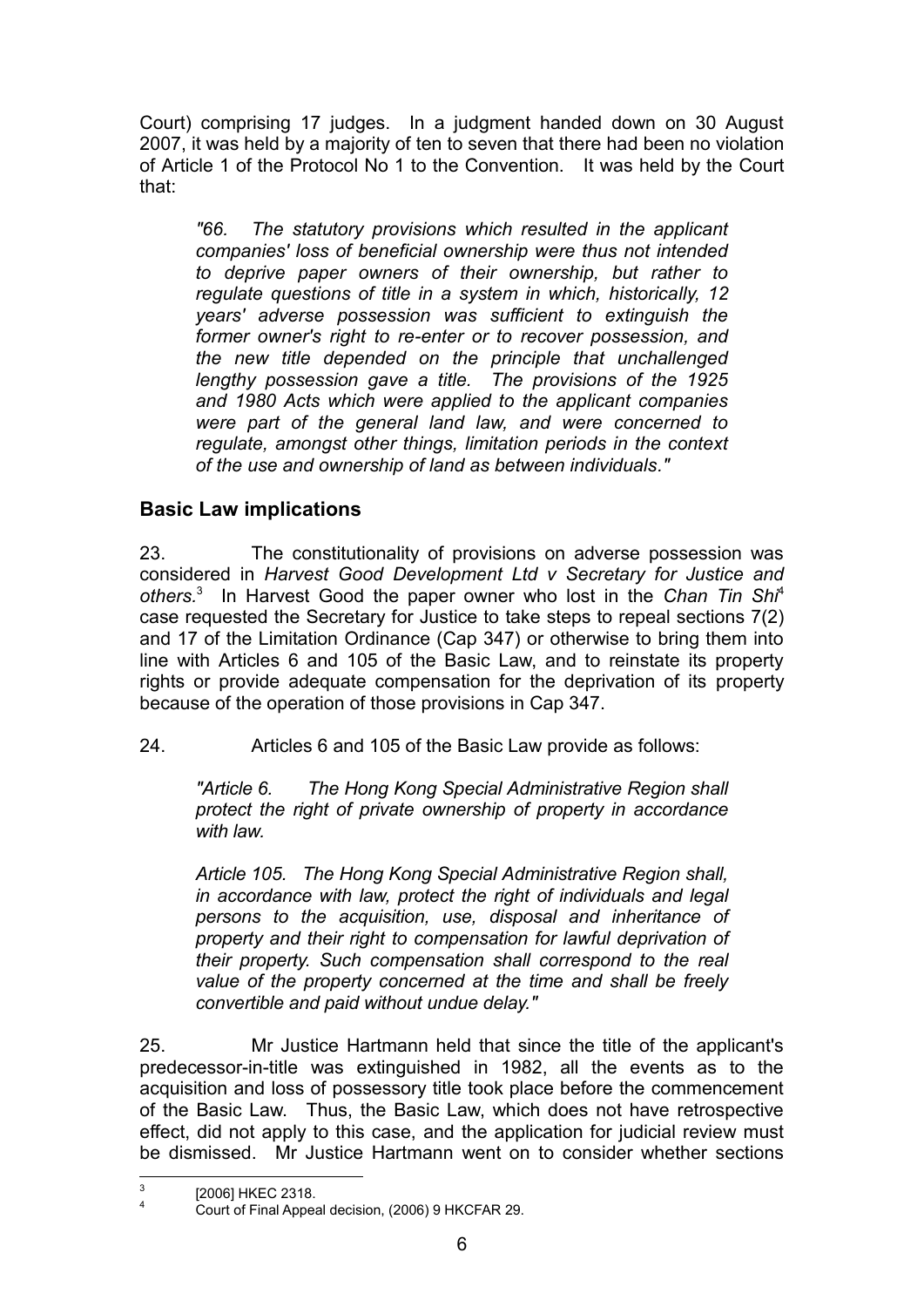7(2) and 17 of Cap 347 engaged the Basic Law. He agreed with the counsel for the respondent that there was a clear difference in meaning between the English text (*"deprivation"*) of Article 105, and its Chinese text ("徵用") which entailed a more specific and limited interpretation. In view of the decision of the Standing Committee of National People's Congress on 28 June 1990, the Chinese text must prevail. In his opinion, Mr Justice Hartmann was bound to read the English text of Article 105 to mean that the Hong Kong Special Administrative Region will in accordance with law, protect the right of individuals to compensation for the expropriation of their property by the Government or a Government agency. He said that the same result could be achieved on "*a true construction*" of Article 105 ("as buttressed by Article 6"). He concluded that a loss of possessory title pursuant to sections 7(2) and 17 did not constitute an expropriation, *de facto* or otherwise.

26. Mr Justice Hartmann then turned to the issue as to whether sections 7(2) and 17 were inconsistent with the Basic Law. Being obliged to give a wide margin of appreciation on the basis that the policy of adverse possession was founded on economic and social imperatives, he was satisfied that if Articles 6 and 105 were engaged, the statutory scheme of adverse possession was consistent with those articles. His reasons were as follows:

*"183. … since the mid-1800s, the mechanism of adverse possession has been integral to Hong Kong land law. While there has been an improvement in the sophistication of our system of land law, making it more workable, the mechanism of adverse possession nevertheless remains integral. …* 

*184. Bearing in mind that Hong Kong does not have a system of registration of title, I think it must be accepted that the scheme of adverse possession contained in sections 7(2) and 17 of the Limitation Ordinance clearly pursues a legitimate aim. In this regard, I note that Deputy Judge Saunders, in his judgment in The Hong Kong Buddhist Association v. The Occupiers was of the same view."* 

## **Chapter 3 Relevant law in other jurisdictions**

## **Australia**

## *Unregistered land*

27. A dispossessed owner's right to recover his land is limited by statute (except in the Australian Capital Territory and the Northern Territory where title to land cannot be lost by adverse possession). The limitation period is generally 12 years from the date on which the right of action first accrues to the plaintiff (except in South Australia and Victoria where it is 15 years).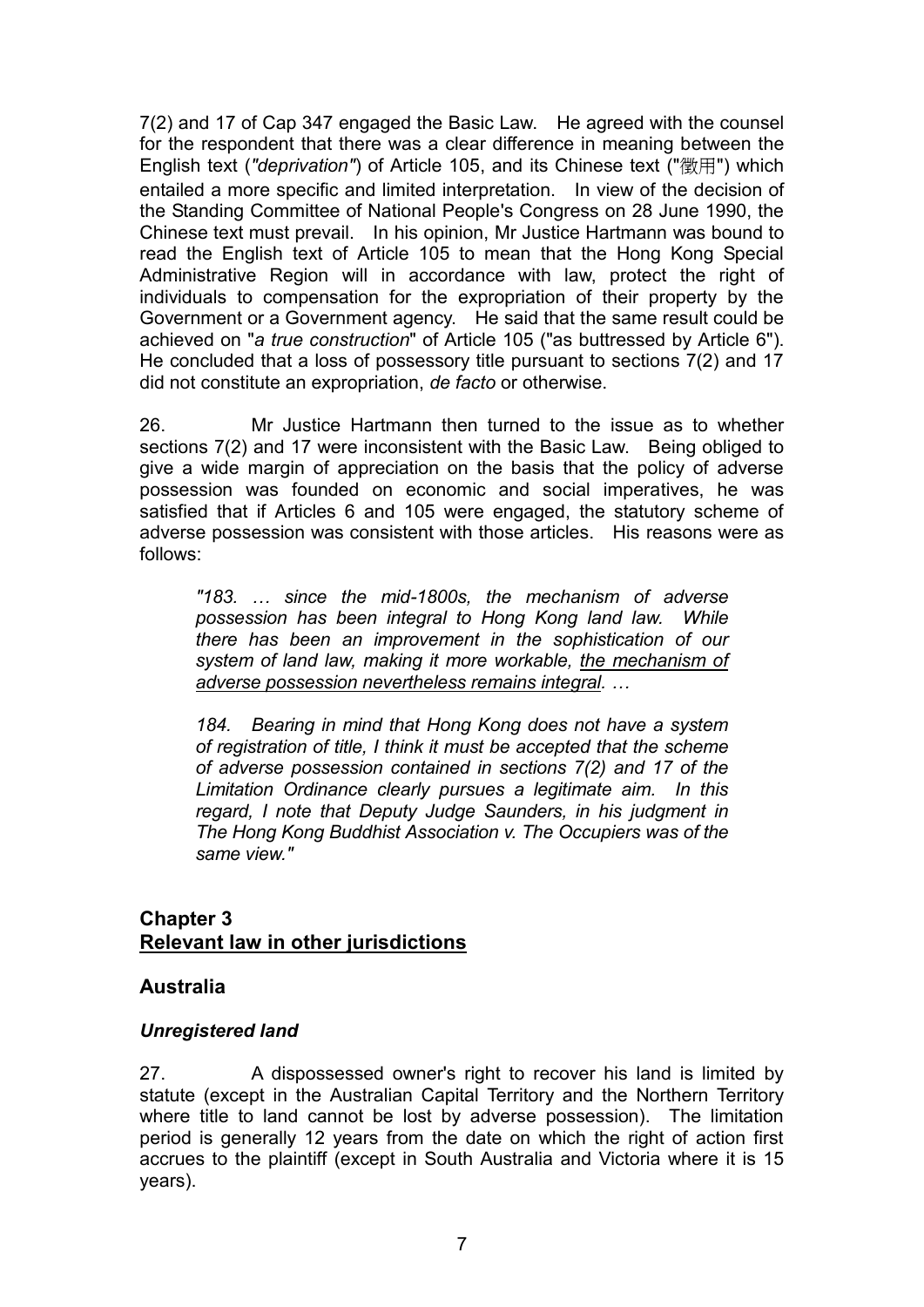## *Registered land*

28. It is also possible to gain title through adverse possession of land registered under the Torrens system in some jurisdictions in Australia (except the Australian Capital Territory and the Northern Territory). There are broadly two approaches. The South Australian regime for a squatter to apply to be registered as the new registered proprietor is similar to that in Queensland. New South Wales, Victoria and Western Australia. Some, such as those in New South Wales, are rather elaborate. The mechanism is basically the same: notification, registered proprietor's caveat, the determination of the Registrar or the court, and updating the land register so as to reflect the determination.

29. Tasmania adopts the second approach; when the limitation period expires, a registered proprietor is taken to hold the land on trust for the squatter. The squatter may then apply, in an approved form, to the Recorder for an order vesting the legal title in him, with the support of a plan or survey, with field notes, of the land certified as correct by a surveyor. In determining an application, the Recorder must consider all the circumstances of the claim, the conduct of the parties and other factors.

## **Canada**

30. Canada has 13 common law jurisdictions (including the Federal level) and one civil law jurisdiction.

## *Unregistered land*

31. In Alberta, Manitoba and Ontario, the limitation period for a person to bring an action to recover unregistered land is ten years from the date when the right accrues. In British Columbia, no right or title to land may be acquired by adverse possession, except as specifically provided by the Limitation Act 1996 or any other Act. If the person entitled to possession of land has been dispossessed in circumstances amounting to trespass, an action for possession of land is not governed by a limitation period and may be brought at any time.

32. In Saskatchewan, the Limitations Act 2004, introduced a regime of a generally applicable limitation period. Section 5 of the Act provides a basic limitation period of "*two years from the day on which the claim is discovered*" which is subject, however, to an ultimate limitation period of "*15 years from the day on which the act or omission on which the claim is based took place*".

## *Registered land*

33. With the exception of Alberta, all Canadian provinces with registered land title do not allow adverse possession per se. After an indefeasible title is registered in British Columbia, a title adverse to or in derogation of the title of the registered owner is not acquired by any length of possession. An application founded in whole or in part on adverse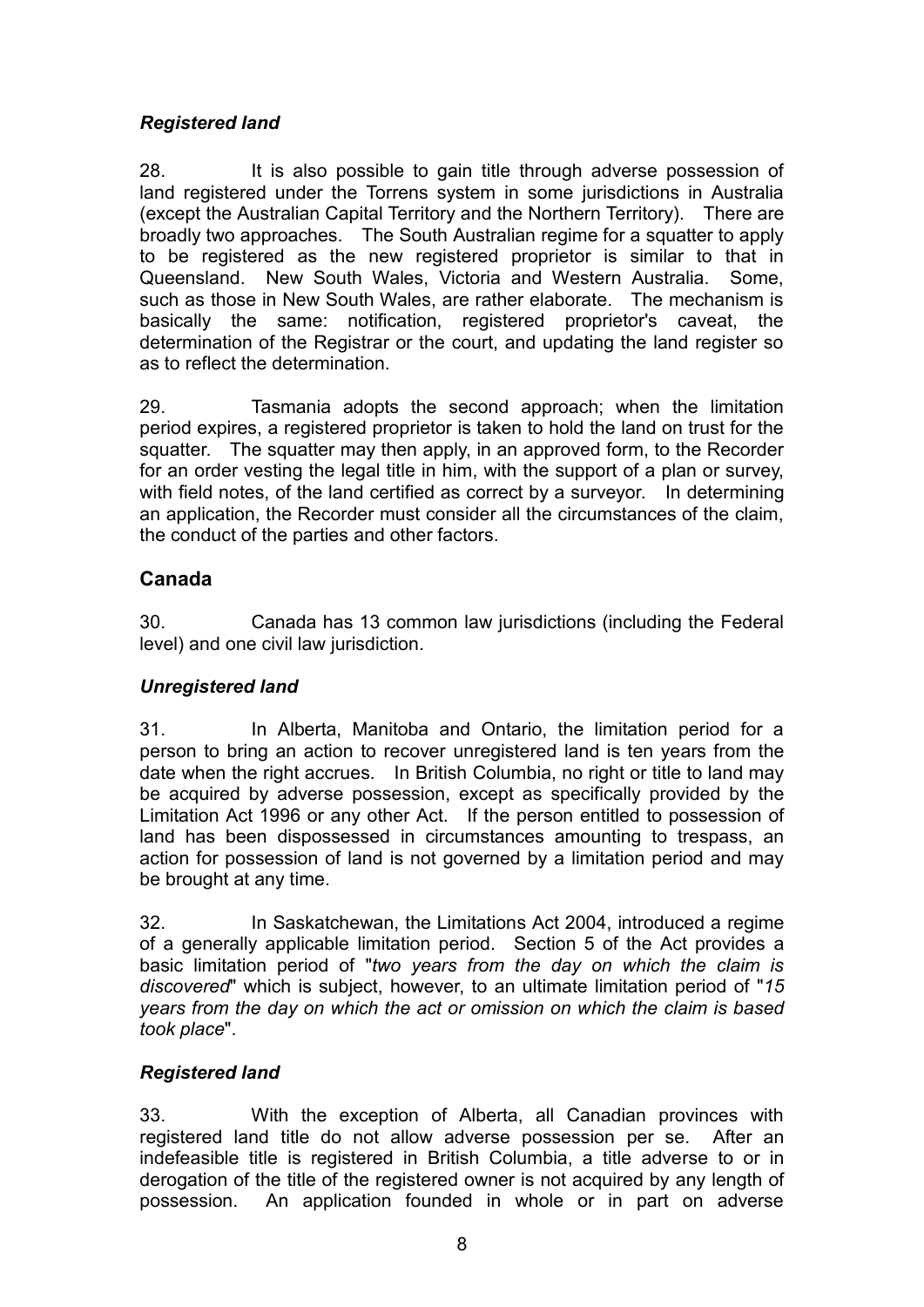possession must not be accepted by the Registrar unless permitted by the Land Title Act and supported by a declaration of title under the Land Title Inquiry Act. In Manitoba, after land has been brought under the Real Property Act 1988, no title adverse to, or in derogation of, the title of the registered owner can be acquired merely by any length of possession.

## **England and Wales**

## *Unregistered land*

34. As at July 2012, about 20% of the land mass of England and Wales remain as unregistered land. Where the land is unregistered, the limitation period for an action to recover the land is 12 years from the date on which the right of action accrues.

## *Registered land*

35. The Land Registration Act 2002 confers greater protection on registered owners against the acquisition of title by means of adverse possession. Under the new regime, a squatter can apply to be registered as proprietor after ten years' adverse possession. The registered proprietor will be then given time to serve a counter notice. Under the new regime, it is more likely that a registered proprietor will be able to prevent a squatter's application for adverse possession being completed.

## **Ireland**

36. The relevant legislative provision is that of section 24 of the *Statute of Limitations 1957*, which provides that "at the expiration of the period fixed by this Act for any person to bring an action to recover land, the title of that person to the land shall be extinguished". The status of a squatter on leasehold land was more fully explored in *Perry v Woodfarm Homes Ltd.* In *Perry v Woodfarm Homes Ltd*, the title of the tenant had been barred by the acts of adverse possession of the plaintiff. The defendant, presumably in reliance on the decision in *Fairweather*, took an assignment of the leasehold interest from the dispossessed tenant of lands. On subsequently acquiring the freehold title, the defendant alleged that it was entitled to re-enter as freeholder, claiming that its paper leasehold title had merged in the freehold so as to give it the right to immediate possession by virtue of its freehold estate. The Supreme Court, however, by majority preferred the reasoning of the dissenting judge in *Fairweather*, and held that the title of the lessee to the leasehold estate had been extinguished, and could not therefore be transferred to the freeholder.

## **New Zealand**

## *Unregistered land*

37. In New Zealand, the limitation period for an action to recover land is 12 years from the date on which the right accrues, except in relation to Maori customary land and land registered under the Land Transfer Act 1952.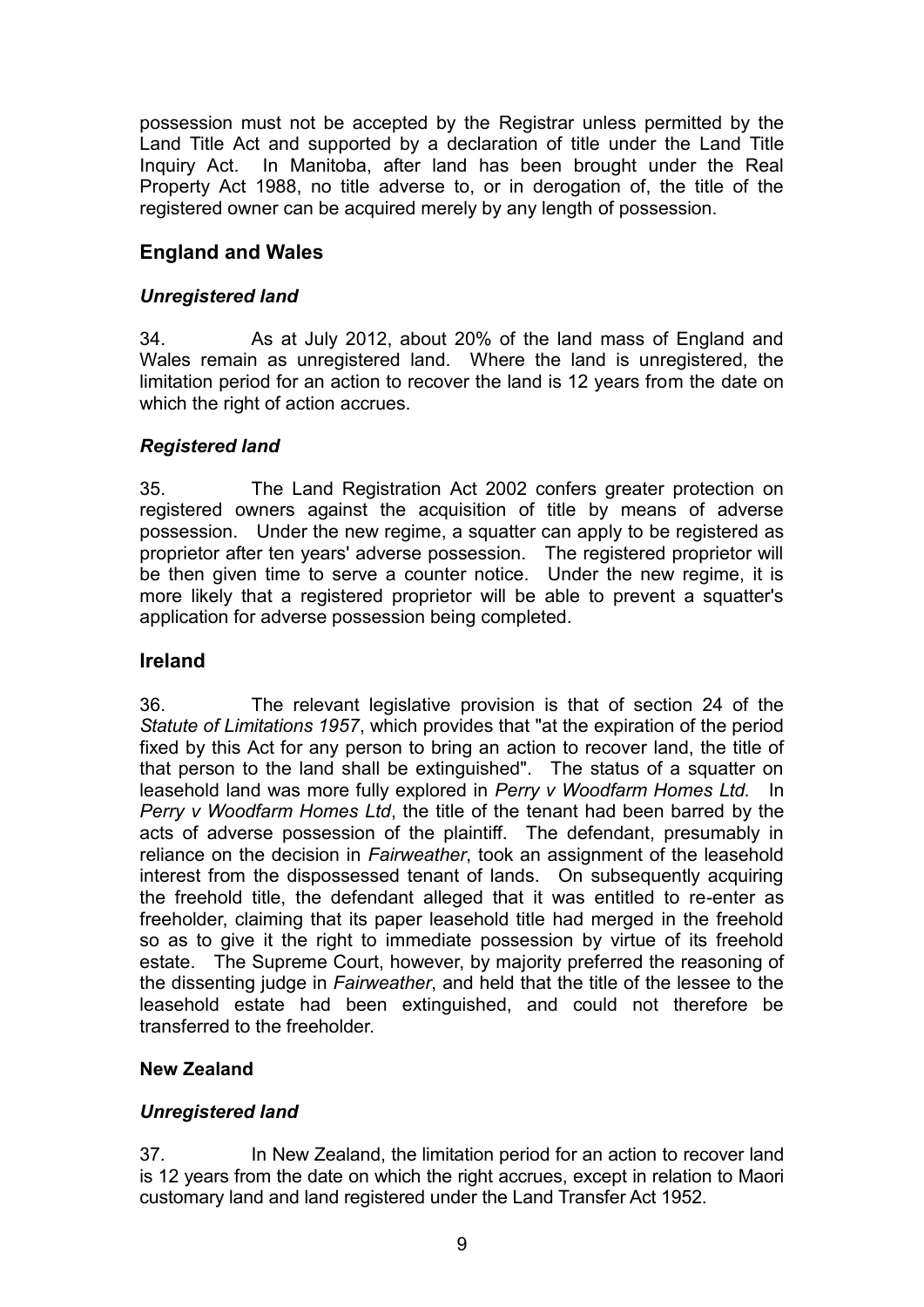#### *Registered land*

38. Where the land is registered under the Land Transfer Act 1952, no title can be acquired by possession of a user adversely to or in derogation of the title of the registered proprietor according to section 64 of the 1952 Act. Section 64 is, however, expressly subject to Part 1 of the Land Transfer Amendment Act 1963, which provides that adverse possession of at least 20 years will enable a squatter to apply to the Registrar for a certificate of title, despite the existence of the registered proprietor.

#### **Chapter 4 A related problem- surveying and land boundaries in the New Territories**

#### **The Land Grant under the Block Crown Lease**

39. Cruden described the problems associated with the survey of Block Crown Lease in the New Territories as follows:

*"The development of the New Territories also increasingly revealed the varying accuracy of the original survey on which the Block leases were based. There has never been a complete re-survey of the New Territories in relation to the boundaries shown in the Block leases. Initial errors have tended to remain uncorrected. … Yet a further complicating factor is that for many years land transactions were often handled by the parties themselves, without legal advice or assistance. …* 

*Rapid increases in land values and growing awareness by owners and other persons having interests in land has led to parties to land transactions increasingly seeking legal assistance. Old errors are now more likely to be found and steps taken to have them corrected. Difficulties can still occur and the time is overdue for a major resurvey of the New Territories."* 

## **The problems of New Grant Plans**

40. New Grant (lots held on Crown leases granted post-1905) share much of the same problems with Old Schedule lots held on the Block Crown Leases. Such lots are carved out of undeveloped Government land. If the application is successful, the new plan would be annexed to the grant. Unfortunately, very few Crown Leases were ever formally executed pursuant to such new grants. The norm is for the Crown lease to be deemed to have been granted upon the lessee's fulfilment of his obligations under the new grant (i.e. performance of his building covenant) to the satisfaction of the Government. Hence, the discrepancies between the boundaries as shown on the plans annexed to the grant document and the actual state of occupation on the grant never get a chance to be corrected on the lease documents.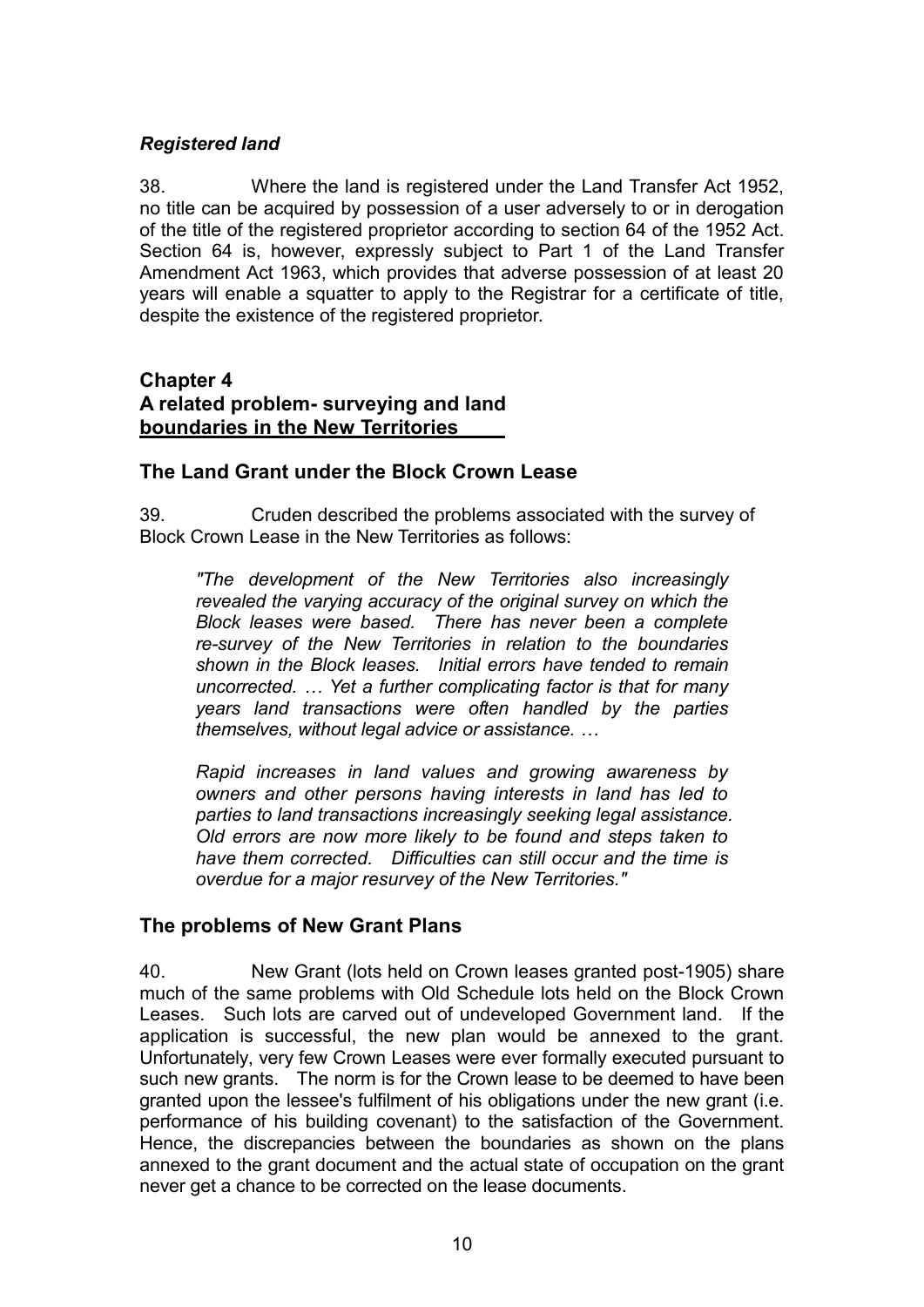41. The fact is that the occupation situation at the time of DD survey had not been accurately reflected on the plan to meet the present day boundary requirement whereas Government and the court always refer to the DD sheet as the basis for dealing with land boundary matters. When applied to the subject issue, any existing occupation not conforming with the DD sheet boundary is treated as adverse possession and the boundary problem is resolved as an adverse possession case.

## **The implications on the prospective registered land title system**

42. In due course when the Land Titles Ordinance (Cap 585) becomes effective and the registered land title system comes into play, the paper title would not tally with the "*enjoyed title*" of the land. In view of the discrepancies between the boundaries as shown on the DD sheet (which will be the registered title deed) and the actual boundaries on the ground, the registered owners ran the risk of owning only part of their property. Therefore, the existing boundaries problems will be magnified.

43. In the present system one would take the title from the previous purchaser in the state as it was. It was through the conveyance that one got the interest in land which the person purchased. However, under a registered land title system, one would only get the title shown on the Register, which would not correspond with the actual state of affairs where there is adverse possession. Since the vendor's title will not be "*conveyed*" to the purchaser, questions may arise over whether the rights acquired by the vendor through adverse possession have passed to the purchaser.

44. After considering possible solutions to the surveying and land boundary problems, the Sub-committee is of the view that a comprehensive resurvey of the boundaries alone could not solve the problem. Hardship would be caused to owners who based their investments on the "wrong" boundaries for a long time. It would appear that the land boundary problem in the New Territories is best dealt with together and in the context with the implementation of the Land Titles Ordinance.

## **Chapter 5 Land Titles Ordinance (Cap 585) and The policy on adverse possession**

45. Hong Kong does not yet have a registration system for title to land. Although legislation to this effect has been enacted, it has not yet come into force. Until the new legislation on title registration comes into force, it is important to bear in mind that the system of land registration in Hong King is a deeds registration system under the Land Registration Ordinance (Cap 128) for recording instruments concerning interests in land. The purpose of it is to facilitate the tracing of title, not to confer title. As the register maintained under Cap 128 is merely an index of instruments, the Ordinance only accords priority to the instruments which have been registered.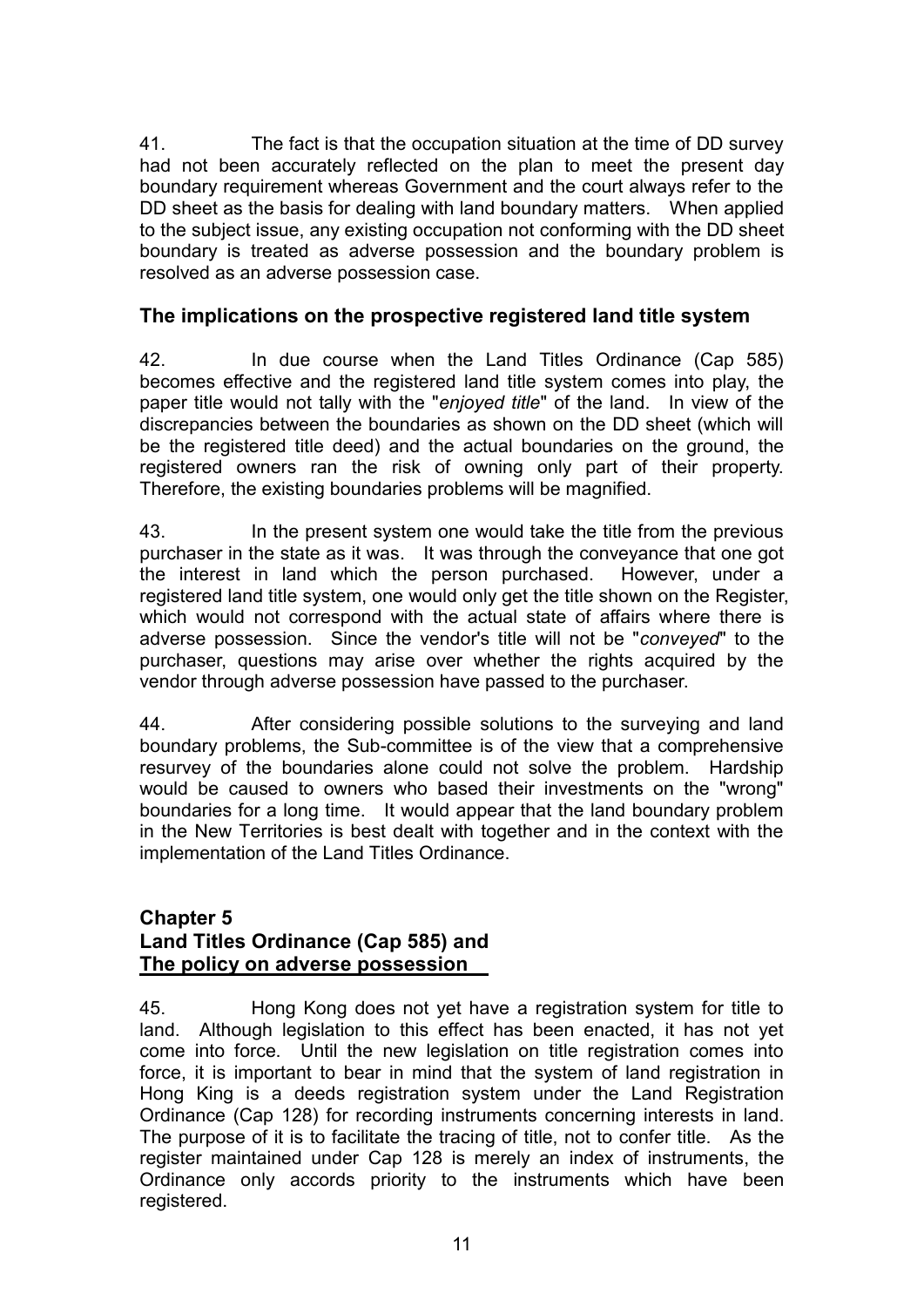46. In jurisdictions with a registered land title system, the register takes the place of the title deeds and of the matters that would be recorded in the land charges register where the title was unregistered.

## *Progress with amendments to Land Titles Ordinance*

47. A series of LegCo panel papers from 2008 to 2011 shows that there remain various substantial matters to be resolved before an amendment<br>bill is ready for consideration. These matters include land boundary These matters include land boundary problems, the conversion mechanism from un-registered to registered land, and modifications to the rectification and indemnity provisions.

48. The future shape of Hong Kong's registered title regime is still very fluid. It is uncertain when the regime will be implemented, and how adverse possession will be accommodated into the regime. Cap 585, as it stands, preserves the concept of adverse possession. Unless provisions on adverse possession like those in England's Land Registration Act 2002 section 96 are implemented, whereby a new notice system within the registered title regime is created, the existing rules on adverse possession may be still applied in the registered title regime.

## **Chapter 6 Some legal issues relating to adverse possession**

## **Whether an Owners Incorporation can claim adverse possession**

49. It seems that, according to the Court of Appeal in *Shine Empire Ltd v Incorporated Owners of San Po Kong Mansion & others*, [2006] 4 HKLRD 1, it is possible for incorporated owners to successfully claim adverse possession, but the court would not lightly find that an owners incorporation, whose statutory remit is to manage common parts and ensure compliance with the Deed of Mutual Covenant ("DMC"), would intend to occupy private property as its own, in breach of the DMC.

## **Whether a co-owner in a multi-storey building can dispossess another co-owner**

50. Because of unity of possession, co-owners (joint tenants or tenants in common) are entitled to occupy the whole of the land or take the entire sum of the rents or profits. This does not, *per se*, amount to adverse possession. In order to trigger the running of the limitation period, an ouster is required. An ouster is presumed where there is a long exclusive enjoyment by one co-owner.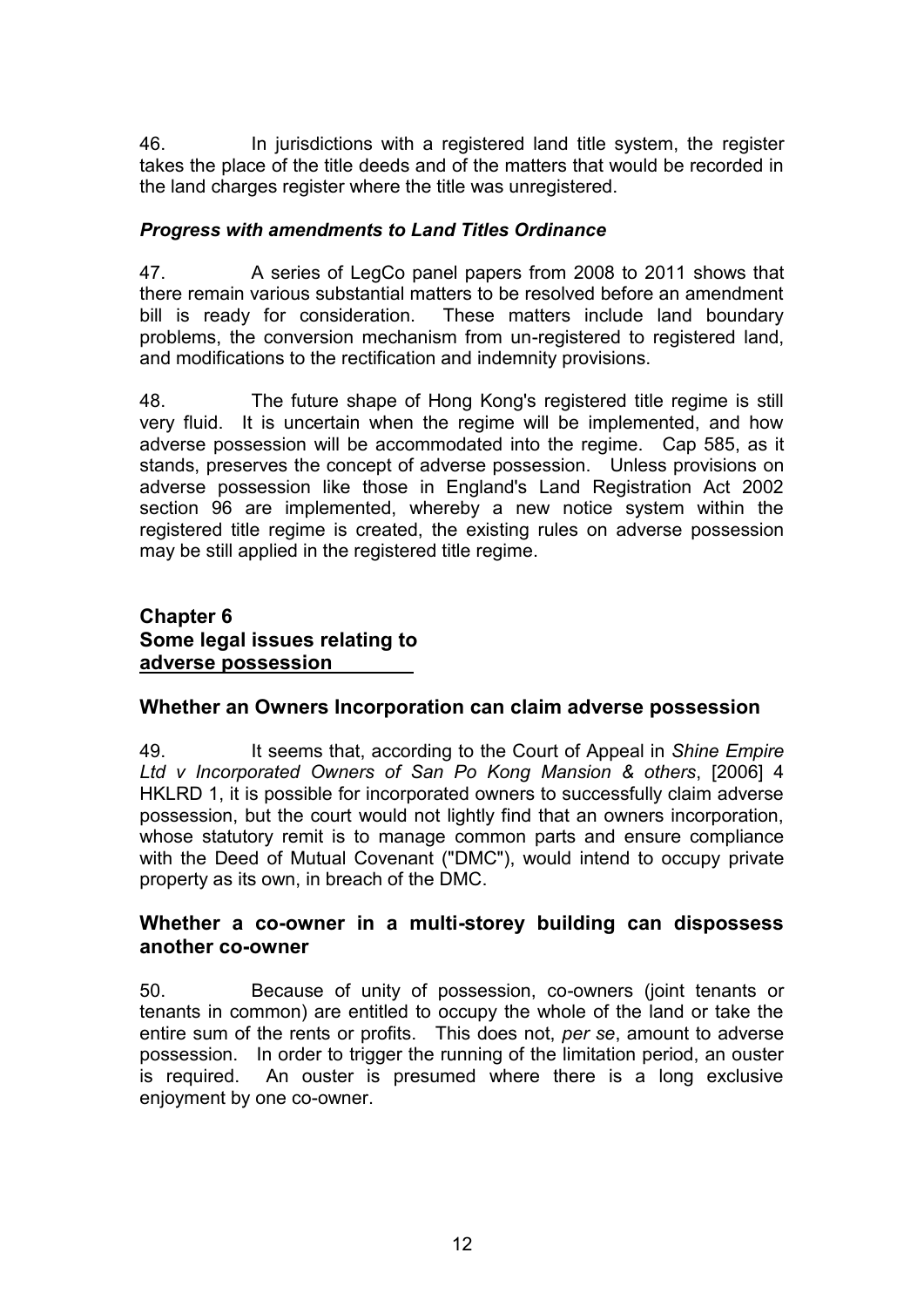## **Whether co-owners in a multi-storey building can claim adverse possession in respect of the common areas**

51. In *Incorporated Owners of Chungking Mansions v Shamdasani*, [1991] 2 HKC 342, the plaintiffs were the incorporated owners of Chungking Mansions. The defendant was the owner of 31 units, 16 of which did not appear on the original plan of the building and had been erected on common parts in recesses or by encroachments in the corridors and lift lobbies. In dismissing the defendant's defence of limitation, the court held that it was sufficient if adverse possession commenced against the co-tenants and continued after the incorporation of the plaintiffs for a total period of 20 years.

52. At issue was the position prior to their incorporation: whether, for the period between 1968 and 1972, adverse possession had to be established against all the co-tenants individually. In addressing this question, Deputy Judge Jerome Chan said,

*"Since the interests of tenants in common are separate and distinct, and the operation of limitation is to bar the right of action personally as against the one whose particular right has been infringed, it must necessarily follow that: (a) it is possible for time to run as from different dates as against different tenants in common, and (b) it is possible for possession to be adverse to some but not all of the tenants in common. … [at page 353]* 

*… The defendant must, for the period prior to the incorporation of the plaintiffs, establish adverse possession against each and every holder of the other undivided shares in the land and building not assigned to him." [at page 355]* 

The defendants, however, failed to prove adverse possession against each and every holder of the other undivided shares in the building.

## **Whether adverse possession can be established by successive squatters**

## *Dispositions by squatter*

53. If S takes adverse possession of O's land, and S's possessory title is transferred to A by conveyance (with or without consideration), by will or on intestacy, the possession is regarded as continuous. O's right of action against A accrues on the date when S, his predecessor in title, took possession. In other words, time for O to sue A to recover the land runs from that date. Hence, A can add S's period of possession to his own. For example, if S has adverse possession of O's land for seven years and then sells his right to A, O's right of action will be barred after A has another five years' of adverse possession of the land.

#### *Squatter dispossessed by another squatter*

54. In *Tsang Tsang Keung v Fung Wai Man*, HCA 11328/1996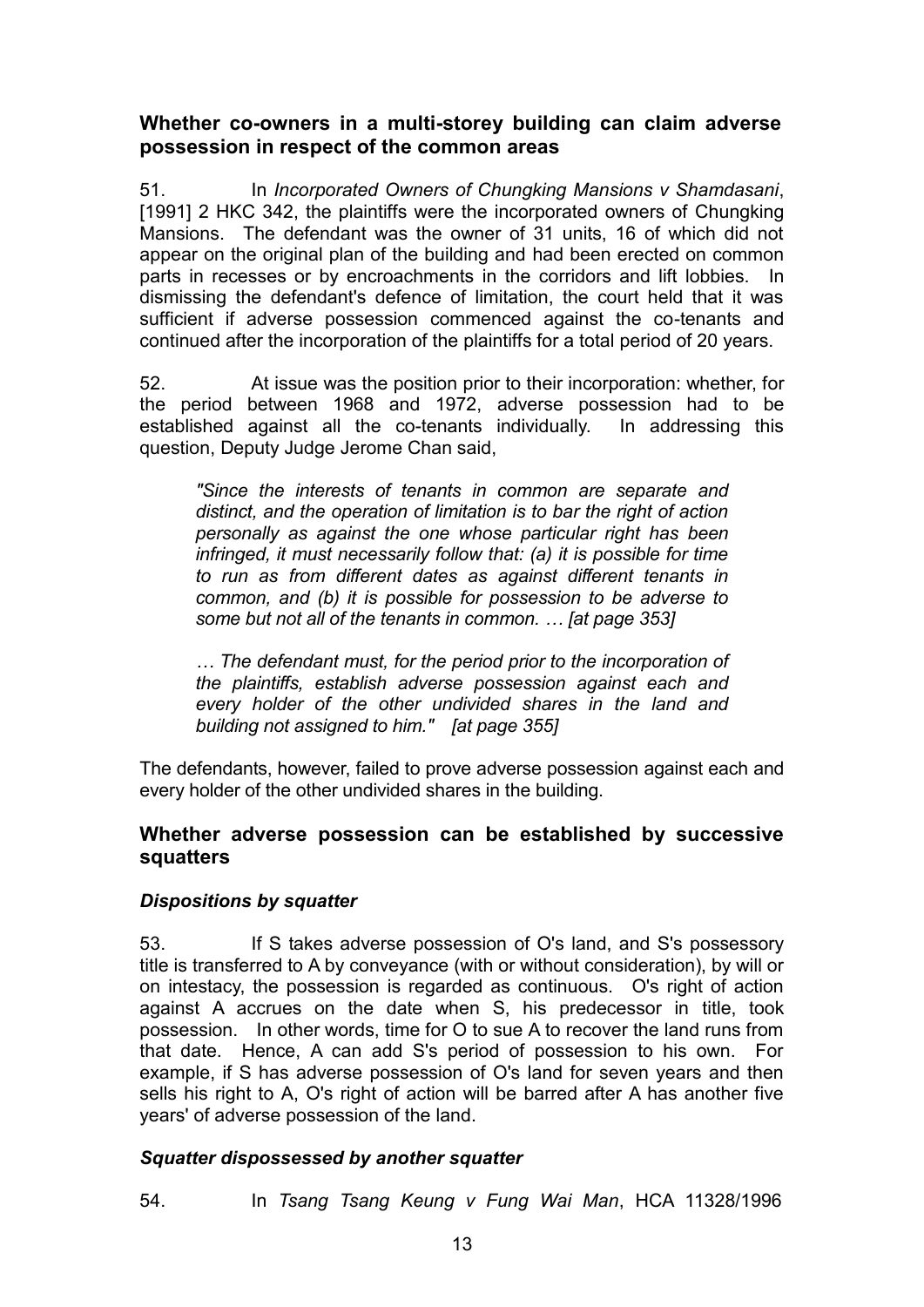Deputy Judge Gill said that by the ordinary meaning of the words in section 13(2) of Cap 347, adverse possession had to be continuous, but it did not have to be the squatter's throughout, who might acquire that from his predecessor. He adopted what Cheung J said in *Ng Lai Sum v Lam Yip Shing & Anor*:

*"… the law is clear that the second squatter can add the period of possession of the first squatter to her own period of possession in order to complete the period of possession: Megarry & Wade at page 1036. ..."* 

55. Deputy Judge Gill went on to say that, if there was an interruption, adverse possession would cease at the point possession was first given up. The Court of Appeal upheld Cheung J's decision in the *Ng Lai Sum* case that the two periods of adverse possession could be added together.

## **The consequences and applicability to Hong Kong of the decision in** *Fairweather v St Marylebone Property Co Ltd*

56. This case's key issue was whether, after the extinguishment of a lessee's title by a squatter upon expiry of the statutory limitation period, the lessee could, by surrender of the lease to the lessor, enable the lessor to claim possession of the land and thereby extinguish the squatter's title. The House of Lords held that:

*"… the title of the leaseholder to the shed is extinguished as against the squatter, but remains good as against the freeholder. This seems to me the only acceptable suggestion. If it is adopted, it means that time does not run against the freeholder until the lease is determined - which is only just. It also means that until that time the freeholder has his remedy against the leaseholder on the covenants, as he should have; and can also re-enter for forfeiture, as he should be able to do: see Humphry v. Damion, and can give notice to determine on a 'break' clause or notice to quit, as the case may be. … ." (Lord Denning) (at p 545)*

57. Lord Radcliffe concluded that the effect of the *"extinguishment"* sections of the Limitation Acts was not to destroy the lessee's estate as between himself and the lessor, and that the lessee could offer a surrender to the lessor. He emphasised that the question was not whether there were any exceptions to the *nemo dat quod non habet* maxim, but whether the maxim was relevant to the situation in question. In his opinion, it was not.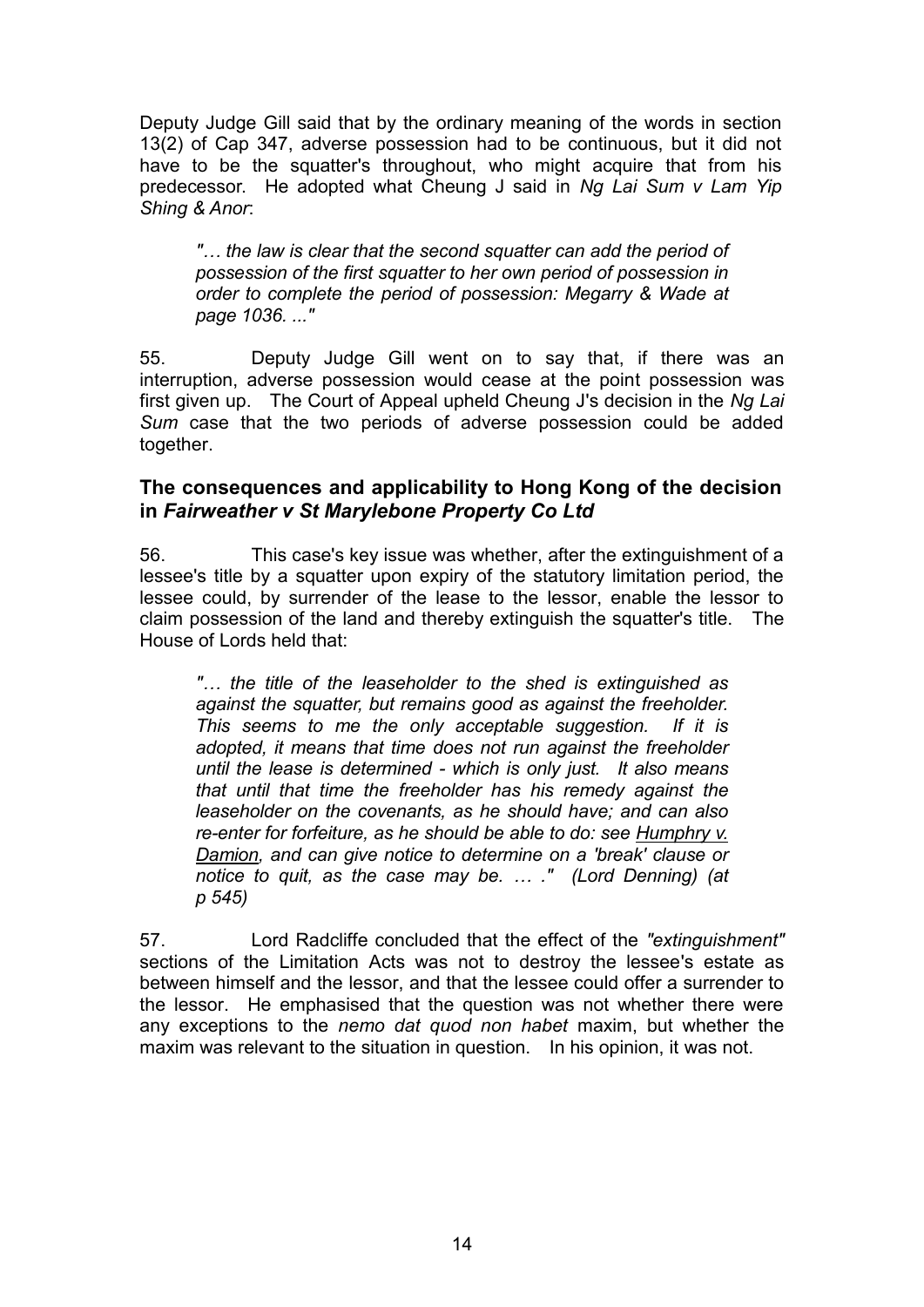#### *Comments on the "Fairweather" decision*

58. The *Fairweather* decision has been strongly criticised. The majority of the Supreme Court in Ireland declined to follow it in *Perry v Woodfarm Homes Ltd*. Academics, in general, endorse the view that the *nemo dat quod non habet* maxim should not be undermined. Professor Wade also criticised the fact that if a tenant had lost his title to the land as against a third party, he could not by surrender give the landlord a good title against the third party because of the *nemo dat quod non habet* maxim.

59. On the other hand, the *Fairweather* decision is not without supporters. Cooke believes that the decision is correct. She elaborates that the tenant in the case did not give the landlord a right of possession, but had merely removed an obstacle to the landlord's own right to possession. Jourdan also observes that there is much to be said for the reasoning of the majority which survives the amendments to the law made by the Limitation Amendment Act 1980 which has not changed the law as laid down in the *Fairweather* decision.

#### *How did Hong Kong courts receive the "Fairweather" decision?*

60. The Court of Final Appeal in *Chan Tin Shi v Li Tin Sung*  endorsed the *Fairweather* decision that the tenant's *"title"* was extinguished only as against the squatter, but as against the landlord it remained in existence, so that the tenant remained liable upon the covenants of the lease. The Court of Final Appeal, however, did not comment on whether a tenant can, by surrender of the lease, enable the landlord to evict a squatter. The *Fairweather* decision expressly re-affirms the principle that the successful squatter does not become an assignee of the tenant whose title he has extinguished. This has caused some difficulties to developers in Hong Kong, and this difficulty will be elaborated upon in the next chapter.

## **The impact of adverse possession on "Tso" land**

61. We wish to set out the peculiar position of "Tso" land in the context of adverse possession. In *Leung Kuen Fai v Tang Kwong Yu T'ong or Tang Kwong Yu Tso,* it was held that: whenever a new member is born, a new equitable interest in the Tso land is created. A new limitation period under sections 7(2) and 22 of the Limitation Ordinance would start to run, and the new limitation period would not expire until 6 years after the member ceases to be an infant.

62. Thus in practical terms, for Tso land it is impossible to establish a squatter title unless one could show that the whole lineage of the Tso has been extinguished. Even the squatter has managed to be able to extinguish the title of all existing members of a Tso, it is always possible for the Tso to have new members after sometime in the future. In this respect even it could be shown that biologically it is not possible for existing members to have any child it does not mean that no new members could be added to the Tso because there could still be persons capable of being new members to the Tso by reason of their right to succeed to the members of the Tso under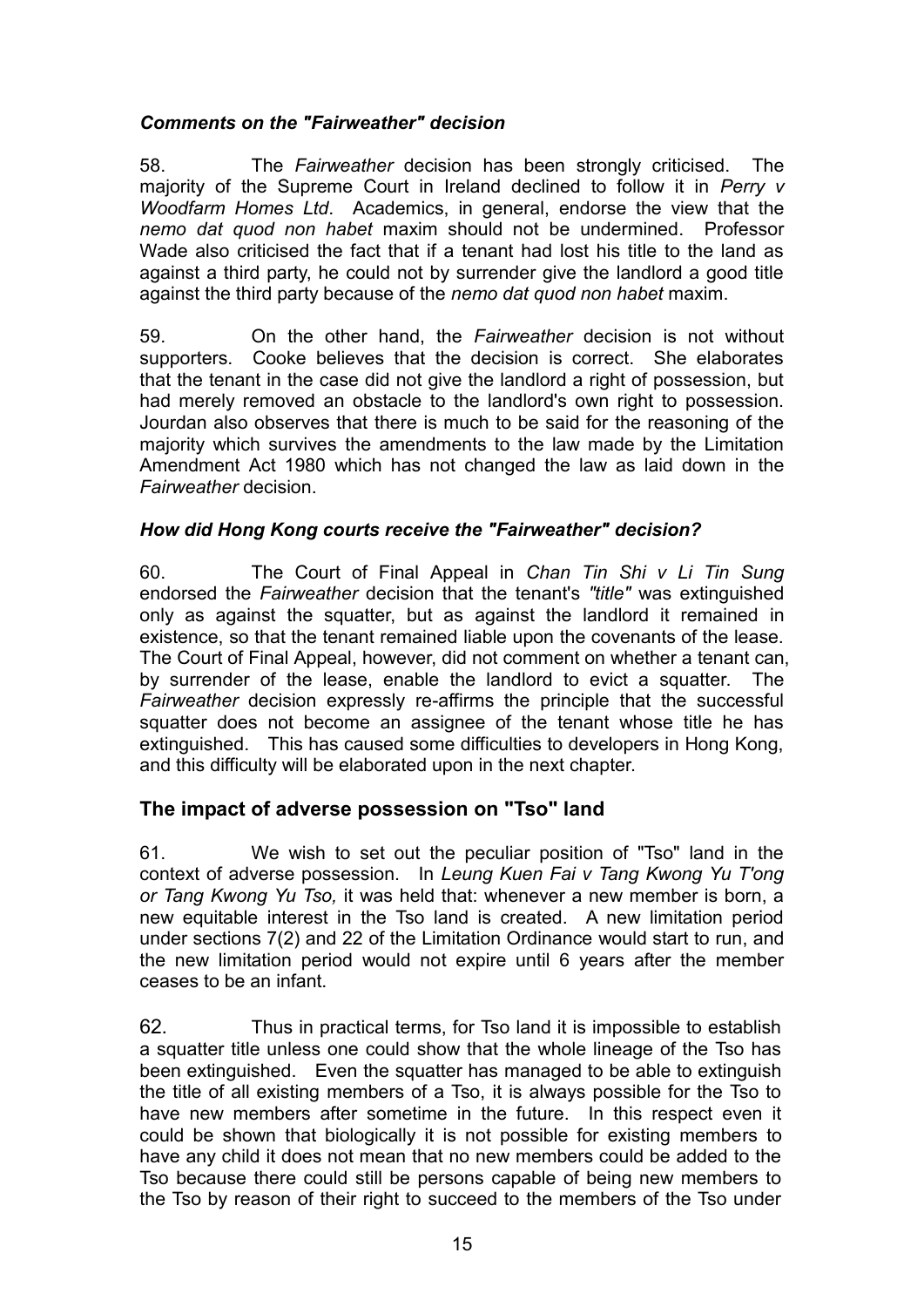Chinese law and customs.

## **Chapter 7 Recommendations**

## **Should adverse possession be retained under the existing unregistered land system?**

#### *Title to land in Hong Kong is possession based*

63. Despite the enactment of the Land Titles Ordinance (Cap 585) in 2004 and the efforts of the Administration and stakeholders to have the Ordinance implemented, the present system of land registration under operation in Hong Kong is a deeds registration system governed by the Land Registration Ordinance (Cap 128). The system provides a record of the instruments affecting a particular property, but gives no guarantee of title. Even if a person is registered in the Land Registry as the owner of a property, he may not be the legal owner because there may be uncertainties or defects in his title to the property. In other words, title to unregistered land is relative and depends ultimately upon possession.

#### *The existing law on adverse possession is consistent with the Basic Law and Human Rights principles*

64. In Chapter 2 above, we discussed whether the law on adverse possession is consistent with Articles 6 and 105 of the Basic Law; that the right of private ownership of property should be protected, and that the right to the acquisition, use, disposal and inheritance of property and the right to compensation for lawful deprivation of property should be protected. In *Harvest Good Development Ltd v Secretary for Justice and others*, Mr Justice Hartmann held that section 7(2) and section 17 of the Limitation Ordinance were consistent with Articles 6 and 105 of the Basic Law. He also opined that given Hong Kong does not have a system of registration of title, the scheme of adverse possession contained in sections 7(2) and 17 of the Limitation Ordinance clearly pursues a legitimate aim.

65. In *JA Pye (Oxford) Ltd v the United Kingdom*, the European Court of Human Rights had the opportunity to consider whether the English law on adverse possession (as comprised in the Limitation Act 1980 and the Land Registration Act 1925) were compatible with the European Convention on Human Rights. The Court observed that there was a general public interest in both the limitation period itself and the extinguishment of title at the end of the period.

## *The scenario in Hong Kong*

66. Earlier in this paper, we examined the justifications for adverse possession, namely: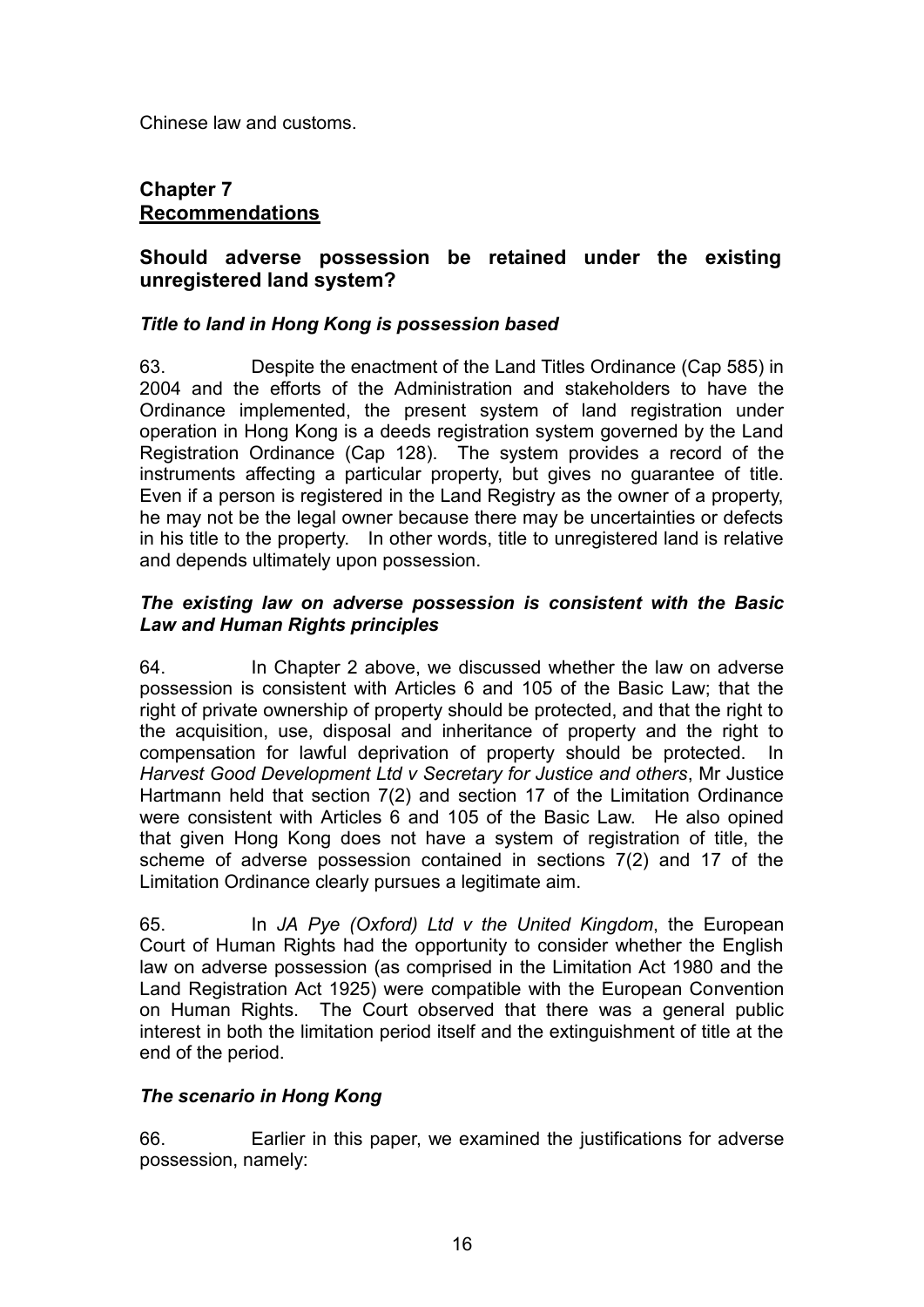- To protect against stale claims that adverse possession is one aspect of the laws of limitations, and the passage of time would increase the difficulty of investigating the claim.
- To avoid land becoming undeveloped and neglected that land would become unmarketable if land ownership and possession are not matched.
- To prevent hardship in cases of mistake that for a squatter who incurs expenditure to improve the land under mistake as to boundary or ownership but does not satisfy the requirements of proprietary estoppel, the squatter can have a claim in adverse possession.
- To facilitate conveyancing in unregistered land that it is in public interest that a person who has enjoyed a long period of undisputed possession should be able to deal with the land as owner, and the period of title which a purchaser of un-registered land must investigate is directly related to the limitation period.

67. In Hong Kong the value of the doctrine of adverse possession in assisting conveyancing is probably less than in other jurisdictions (for example, England and Wales) because in Hong Kong we are invariably dealing with leasehold land. Since in Hong Kong the sale of land would in effect mean sale and purchase of government leases, it is doubtful as to whether a purchaser is obliged to accept title where his vendor would only have a squatter title in respect of part of the land agreed to be sold. This is because the part of the land subject to squatter title may be at risk of forfeiture by the landlord (often the Government). However in cases where the land subject to squatter title would only form a minor part of the land to be sold and the risk of re-entry by the landlord of that part of the land is minimal, often one may say that a marketable title is made out.

68. We also discussed the land boundary problem and the prevalence of the discrepancies between the boundaries as shown on the DD sheet or New Grant Plans and the physical boundaries on the ground in the New Territories. In practice, vendors and purchasers usually agree that the land is to be sold according to the physical occupational boundaries *in situ* rather than the lot boundaries as shown in the demarcation district sheet which were delineated at the turn of the 20th Century by means of some primitive equipment. In case some part of the land to be sold is within the physical boundaries but not the boundaries as shown in the demarcation district sheet, the vendor will not be able to give the purchaser a good title in respect of that part. The Sub-committee notes that, often adverse The Sub-committee notes that, often adverse possession is the only practical solution to such land title problems.

## **Recommendation 1**

**After careful consideration of the situation in Hong Kong, including the existing possession based un-registered land**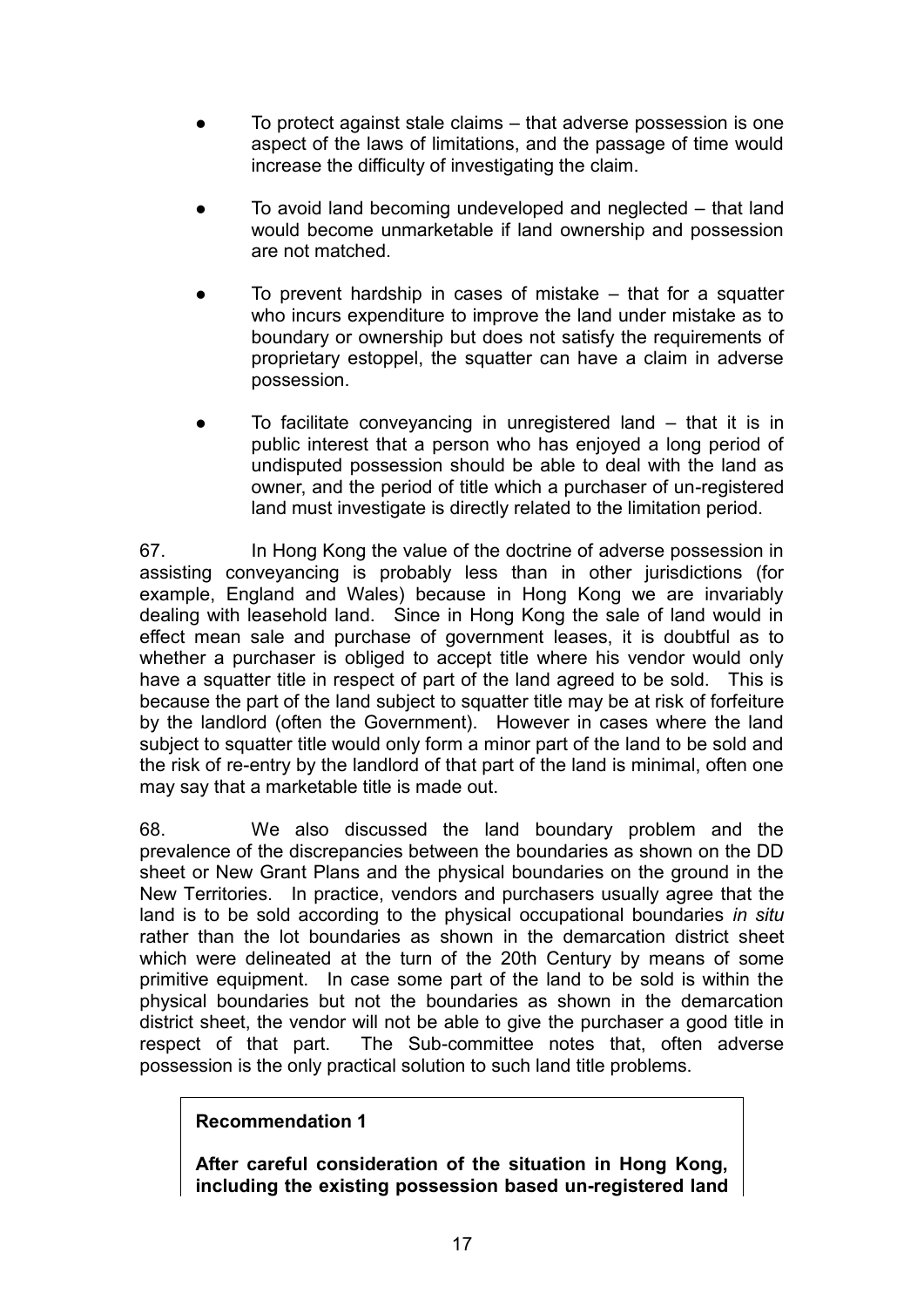**regime, the land boundary problem in the New Territories, and that the existing provisions in the Limitations Ordinance on adverse possession have been held to be consistent with the Basic Law, we are of the view that the existing provisions on adverse possession should be retained since they offer a practical solution to some of the land title problems.** 

## **Should adverse possession be retained under the prospective registered land system?**

69. In future, when a registered title regime is implemented in Hong Kong, the unqualified application of adverse possession principles to a registered title regime cannot be justified. If the system of registered title is to be effective, those who register their titles should be able to rely upon the fact of registration to protect their ownership except where there are compelling reasons to the contrary. Registration should of itself provide a means of protection against adverse possession, though it should not be unlimited protection.

## **Recommendation 2**

**We recommend that the law of adverse possession should be recast under the prospective registered land system. Registration should of itself provide a means of protection against adverse possession, though it should not be an absolute protection. This is to give effect to the objective of a registered land system – that registration alone should transfer or confer title.** 

## **Proposed outline of scheme to deal with adverse possession claims under the registered land system**

70. We have examined the different regimes for dealing with adverse possession in other jurisdictions which have title registration. Some jurisdictions have retained the same rules as those which apply to unregistered land. In others, adverse possession has been abolished outright. Other jurisdictions have restricted the application of adverse possession.

71. Amongst the jurisdictions which have restricted the application of adverse possession, we believe the provisions adopted in Schedule 6 of the Land Registration Act 2002 (England and Wales) have struck the right balance between ensuring the conclusiveness of the register, protection of private property rights, and enabling the law of adverse possession to work in a very limited range of situations where there are compelling grounds. The underlying principle is that adverse possession alone does not extinguish the title to a registered estate.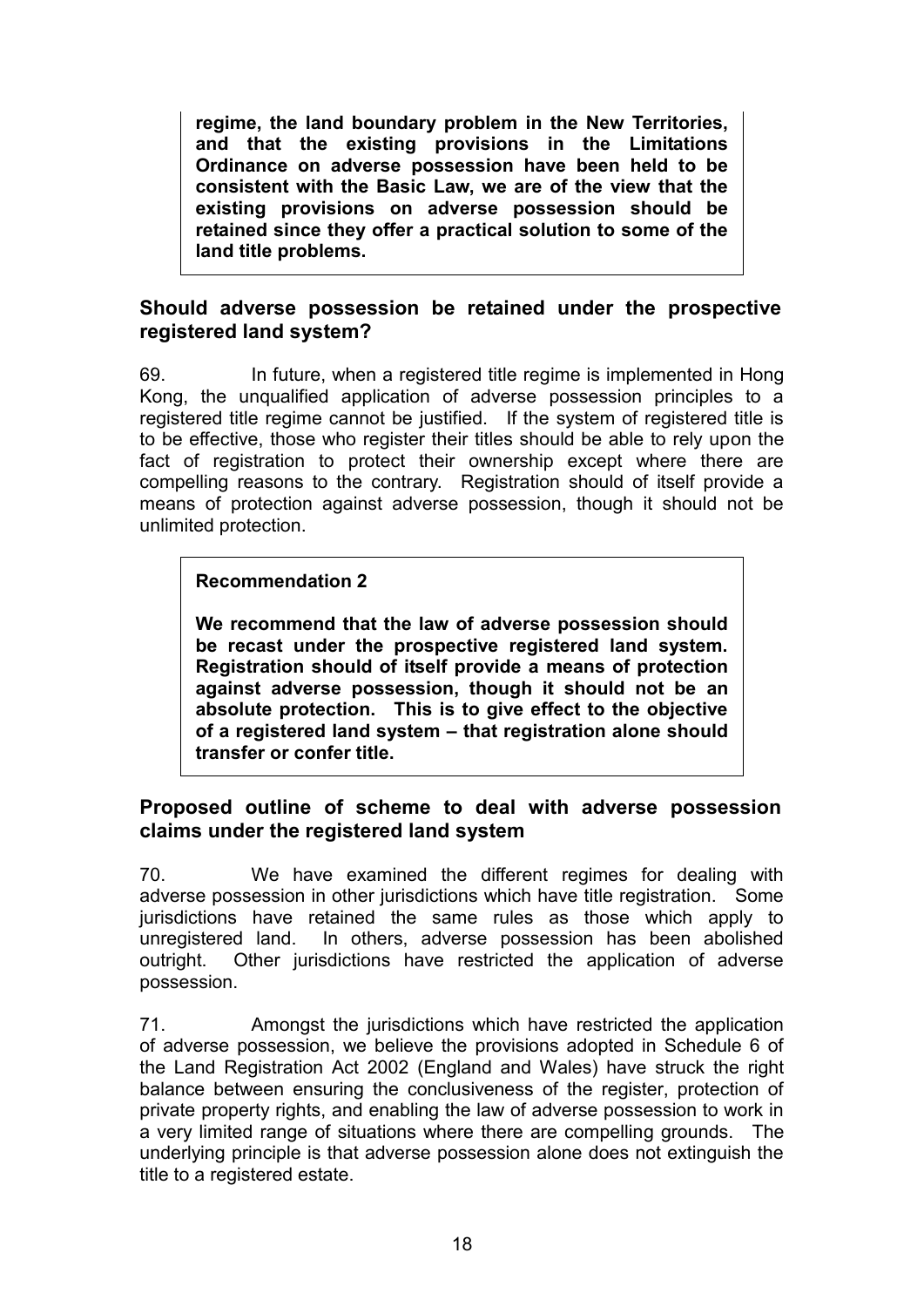## **Recommendation 3**

**We recommend that when a registered title regime is in place in Hong Kong, adverse possession alone should not extinguish the title to a registered estate. The rights of the registered owner should be protected. If, for example, the registered proprietor is unable to make the required decisions because of mental disability, or is unable to communicate such decisions because of mental disability or physical impairment, then a squatter's application will not be allowed. However, such protection would not be absolute. Under the proposed scheme:** 

- **The squatter of registered title land will only have a right to apply for registration after 10 years' uninterrupted adverse possession.**
- **The registered owner will be notified of the squatter's application and will be able to object to the application.**
- **If the registered owner fails to file an objection within the stipulated time, then the adverse possessor will be registered.**
- **If the registered owner objects, the adverse possessor's application will fail unless he can prove either: (a) it would be unconscionable because of an equity by estoppel for the registered owner to seek to dispossess the squatter and the circumstances are such that the squatter ought to be registered as the proprietor; (b) the applicant is for some other reason entitled to be registered as the proprietor of the estate; or (c) the squatter has been in adverse possession of land adjacent to their own under the mistaken but reasonable belief that they are the owner of it.**
- **If the squatter is not evicted and remains in adverse possession for two more years, then the squatter would be entitled to make a second application, and the matter can be referred to the adjudicator for resolution.**

## **Abolition of the "implied licence" principle**

72. The present position is that an owner's intention is, in general, "*irrelevant in practice*". In the past the courts, however, were reluctant to find adverse possession where a squatter used the land in a way consistent with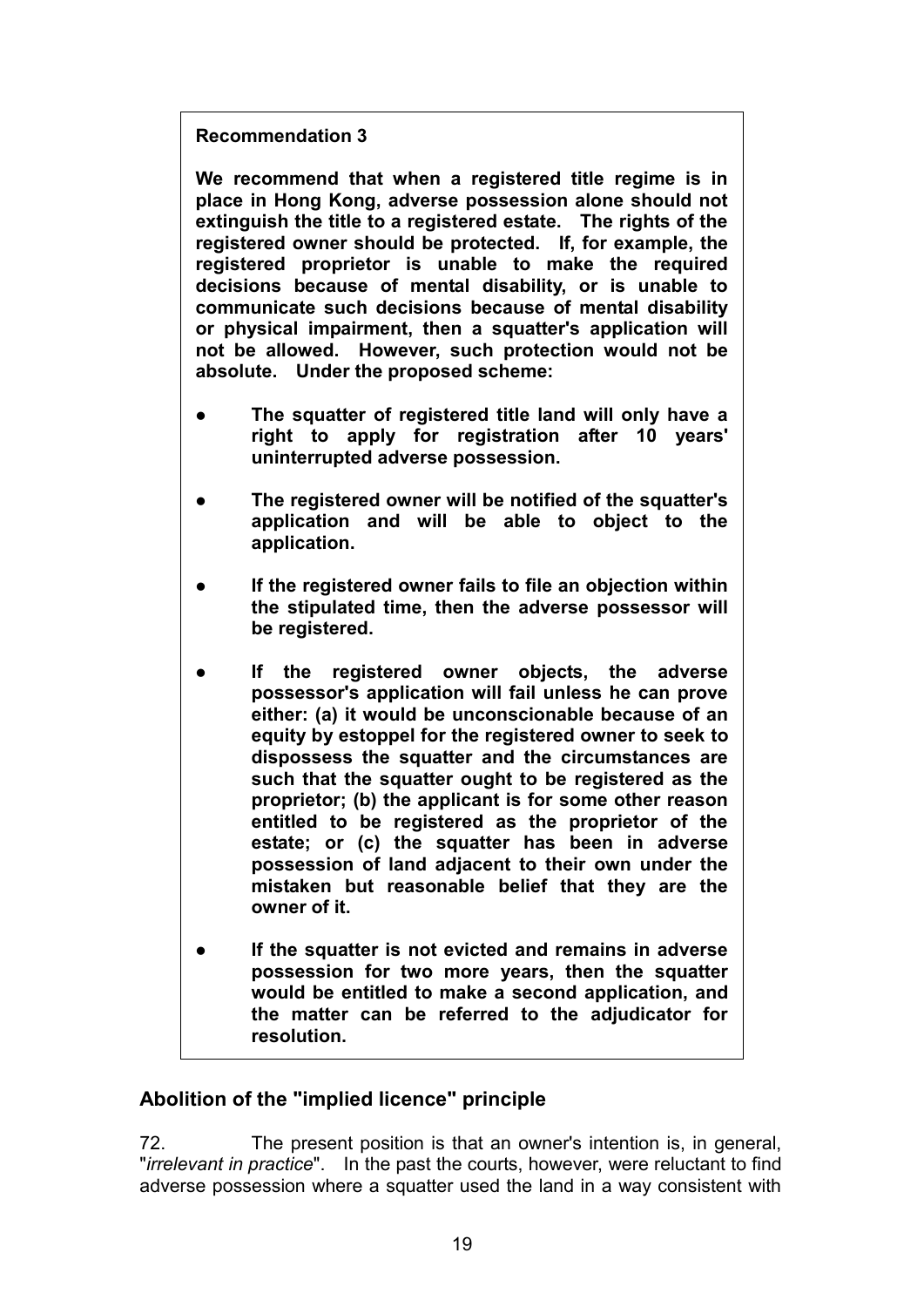the owner's future plans for it. The Law Reform Committee also recommended abolishing the implied licence principle. The Limitation Amendment Act 1980 implemented the recommendation and the provision was consolidated as the Limitation Act 1980, Sch 1, para 8(4).

73. The relevant provisions in Hong Kong are still based on the Limitation Act 1939. Now that the English Limitation Act 1980 has spelt out the requirements, this has put the issue beyond doubt. Hence, a provision along the lines of para 8(4), Sch 1 of the Limitation Act 1980 will put it beyond doubt that the implied licence principle does not apply in Hong Kong. We recommend that there should be a provision similar to the Limitation Act 1980, Sch 1, para 8(4) in Hong Kong.

#### **Recommendation 4**

**We recommend that the "implied licence" principle should be abolished, and there should be in Hong Kong a provision to the effect that:** 

*"For the purpose of determining whether a person occupying any land is in adverse possession of the land it shall not be assumed by implication of law that his occupation is by permission of the person entitled to the land merely by virtue of the fact that his occupation is not inconsistent with the latter's present or future enjoyment of the land."* 

## **The decision in** *Chan Tin Shi & Others v Li Tin Sung & Others*

74. In the previous chapter, we discussed the Court of Final Appeal decision of *Chan Tin Shi.* The case concerns section 6 of the New Territories Leases (Extension) Ordinance (Cap 150) which was passed at the time of the Joint Declaration to enable all leases in the New Territories which were due to expire within 13 years to be extended or renewed up to 30 June 2047. Some squatters on lots of leasehold land applied for declarations that they had adversely possessed the land for over 20 years but the leaseholders opposed the applications on the basis that leaseholders could rely on the new title created by the Ordinance, as opposed to the existing title, to defeat the claims.

75. The Court of Appeal found in favour of the leaseholders. Rogers V-P observed that:

*"Whilst it might be said that statutes relating to limitation are beneficial and should be construed liberally and not strictly, that does not, in my view, predispose that construction of a statute relating to ownership of land, but not in any way concerned with limitation, has to be favourable to squatters, who, after all, commenced their occupation as trespassers and thus were wrongdoers. This would be all the more so since they would be*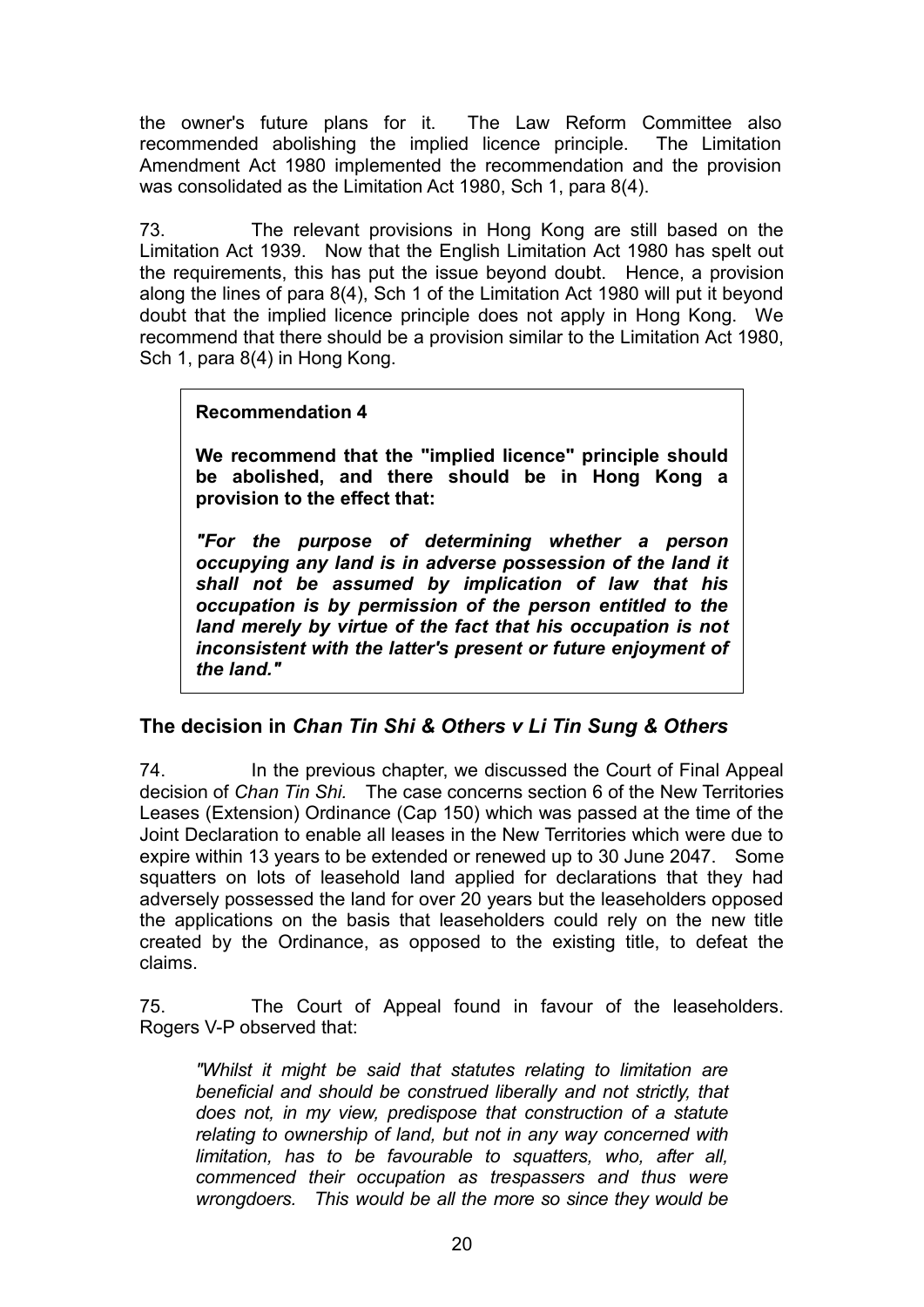*occupying land without paying rent and one of the purposes behind the Extension Ordinance was to enact provisions which had been agreed on the basis that they would preserve the income of the ultimate landlord i.e. the government."*

76. On appeal, the question before the Court of Final Appeal was whether the effect of Section 6 of the New Territories Leases (Extension) Ordinance (Cap 150) was to create a new estate in respect of government leases. The Court of Final Appeal held that the effect of the New Territories Leases (Extension) Ordinance was to re-write the length of the term granted under the original Government leases and not by conferring a new term on the Government lessee at the end of the original lease term. The judgment produces an anomalous result. On the basis that the term was only extended with no new estate created, so that the old term simply continued until 30 June 2047, the original owner would remain liable for the Government rent charged annually at 3% of rateable value. If the squatter does not pay the Government rent or absconds, the original owner may be held liable.

77. To deal with this anomaly, we have considered whether there should be a statutory presumption to the effect that a squatter, having dispossessed a paper owner for the limitation period, is to be regarded as the assignee of the paper owner's title to the land under the Government lease so as to make the squatter liable on the covenants. After careful consideration of this proposition, we are of the view that it is not desirable to do so partly because of the complications involved in this proposed statutory assignment. It is also because, on reflection, we think that the anomaly is not as serious as it appears.

## **Recommendation 5**

**The Sub-committee is aware of the possible anomalous situation in which a dispossessed registered owner remains liable for the covenants in the Government Lease. However, we do not recommend devising a statutory presumption or assignment to the effect that the adverse possessor become liable under the covenants in the Government Lease.** 

## **Surveying and Land Boundaries Problems**

78. It should be noted that some of the "adverse possession" cases really owe their roots to inaccurate "DD sheets" or New Grant plans. Boundaries found on DD sheets or the New Grant plans are not readily identifiable on the ground. While individual land owners may arrange for survey plans to be prepared and lodged with the Land Registry or the Survey and Mapping Office, these survey plans are not cross-referenced to the DD sheets or the New Grant plans, and are not accorded definitive legal status. It has been suggested that a comprehensive resurvey of New Territories land could resolve these problems. The Sub-committee believes that a resurvey alone could not solve the problem because persons who are disadvantaged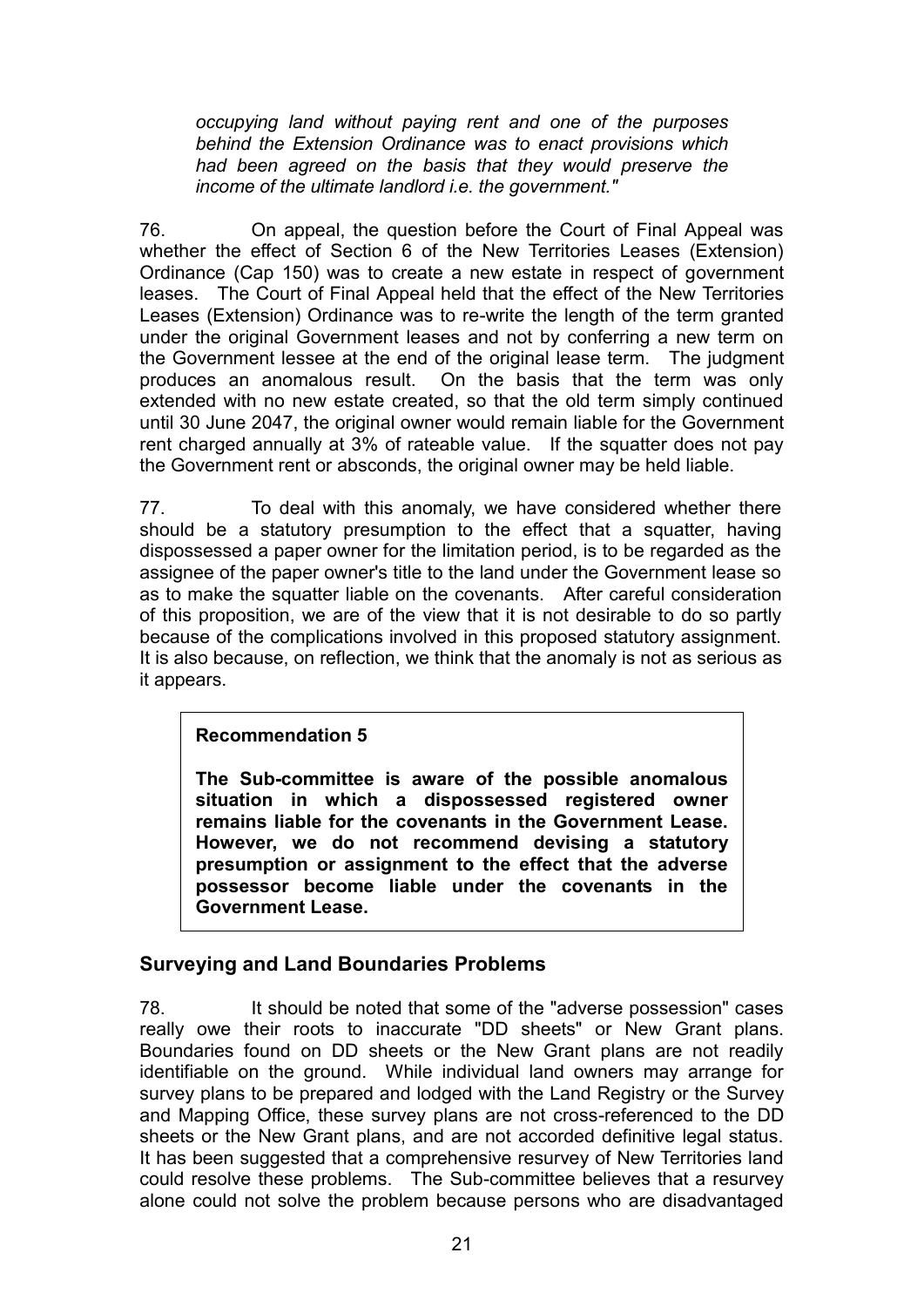may resort to litigation or other methods to recover their loss. Legislative backing will be required and the land boundary problem is best dealt with together with the implementation of the Land Titles Ordinance.

## **Recommendation 6**

**We recommend that Government should be urged to step up its efforts to address the boundary problem in the New Territories. However, we are of the view that a comprehensive resurvey of the boundaries alone could not solve the problem, because persons who suffer any loss or disadvantage under the re-surveyed boundaries may not accept the new boundaries. It would appear that the land boundary problem in the New Territories is best dealt with together and in the context with the implementation of the Land Titles Ordinance.** 

## **The** *Common Luck* **decision**

79. In Chapter 1, we discussed the case *Common Luck Investment Ltd v Cheung Kam Chuen* which laid down the law on when a mortgagee's right to recover possession of property is time-barred under section 7(2) of the Limitation Ordinance in the situation where the mortgagor has defaulted in repayment but remains in possession of the mortgaged property. The facts, the judgment and some academic analysis were set out.

80. The Property Committee of the Law Society of Hong Kong has expressed some views on the issue. While considering another issue, members of the Property Committee noted that the judicial interpretation of the provisions of the Limitation Ordinance concerning the relationships between parties to a mortgage is confused or unclear. The gists of their views are:

- Whereas mortgagors in some cases could successfully rely on sections 7 and 19 of the Limitation Ordinance to bar the claims of the mortgagees, the Court of Final Appeal in *Common Luck Investment Ltd v Cheung Kam Chuen* adopted a different approach to interpret the mortgagor's right under the Limitation Ordinance and came to a totally different conclusion.
- The Property Committee is concerned that if the Court of Final Appeal decision is right and the defaulting mortgagor in possession is to be regarded as occupying the property as a licensee so long as the mortgagee has done nothing to enforce its right, the mortgagee's right to take possession vis-a-vis the mortgagor can never be statute-barred under the provisions of the Limitation Ordinance. On the other hand, if the mortgagee in possession is entitled to rely on section 14 of the Limitation Ordinance to claim that the mortgagor's equity right of redemption is statute-barred, this will lead to an unsatisfactory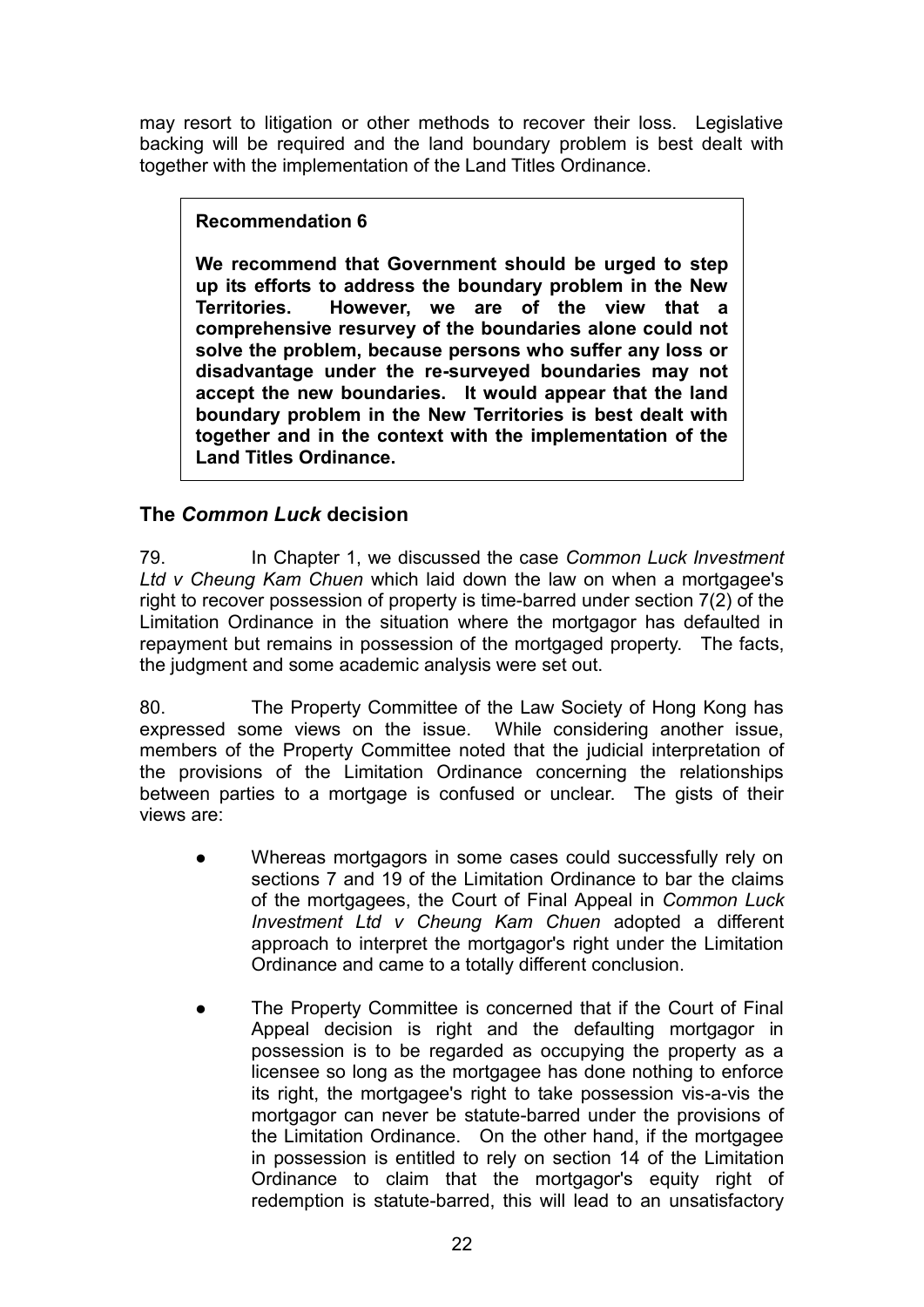position when the mortgagor will always be the loser in all circumstances.

 The Property Committee finds it difficult to reconcile the Court of Final Appeal decision with the other decisions and with the provisions of the Limitation Ordinance. They believe that it was time to raise the concerns with the Administration so that the implications of the Court of Final Appeal decision on the provisions of the Limitation Ordinance could be carefully reviewed.

81. The Sub-committee shares the views of the Property Committee. The Sub-committee is also in general agreement with Harpum's analysis set out in the consultation paper. All that was required for there to be adverse possession for the purpose of the Limitation Ordinance was that a cause of action should have accrued against someone who is in possession of the land. Clearly, the requirement was fulfilled when there was default in payment by the mortgagor. Therefore the mortgagee's rights were time-barred after the lapse of the limitation period.

## **Recommendation 7**

**In relation to a mortgagee's right to take possession of a mortgaged property vis-a-vis the mortgagor, we recommend that legislation should be passed to spell out clearly that the limitation period starts to run from the date of default of the mortgagor's obligations.** 

# **The impact of adverse possession on "Tso" land**

82. Some New Territories land in Hong Kong is owned by "Tso" which is a family group owning property for the purpose of ancestral worship. All male descendants of the common ancestor in a "Tso" are entitled to an interest in the land for his lifetime.

83. We have examined the application of adverse possession law on "Tso" land in the previous chapter. Under the Limitation Ordinance, where land is held on trust and adverse possession is taken by a stranger, the trustee's title to the legal estate is not affected until *all* the beneficiaries have been time-barred. Further, under the Limitation Ordinance, the limitation period for land owners aged under 18 to commence actions to recover land is not 12 years after the right of action accrued, but 6 years after the owner turns 18. We discussed that a "Tso" is a trust for the members for the time being, and the existing members of a "Tso" have equitable interests in land in section 10(1) of the Limitation Ordinance. Given their position as beneficiaries, members of the "Tso" could claim possession against an adverse possessor of "Tso" land. Whenever a new member is born, a new equitable interest in the "Tso" land is created, and a new limitation period would start to run. Hence, under the existing law, it is impossible to establish adverse possession on "Tso" land.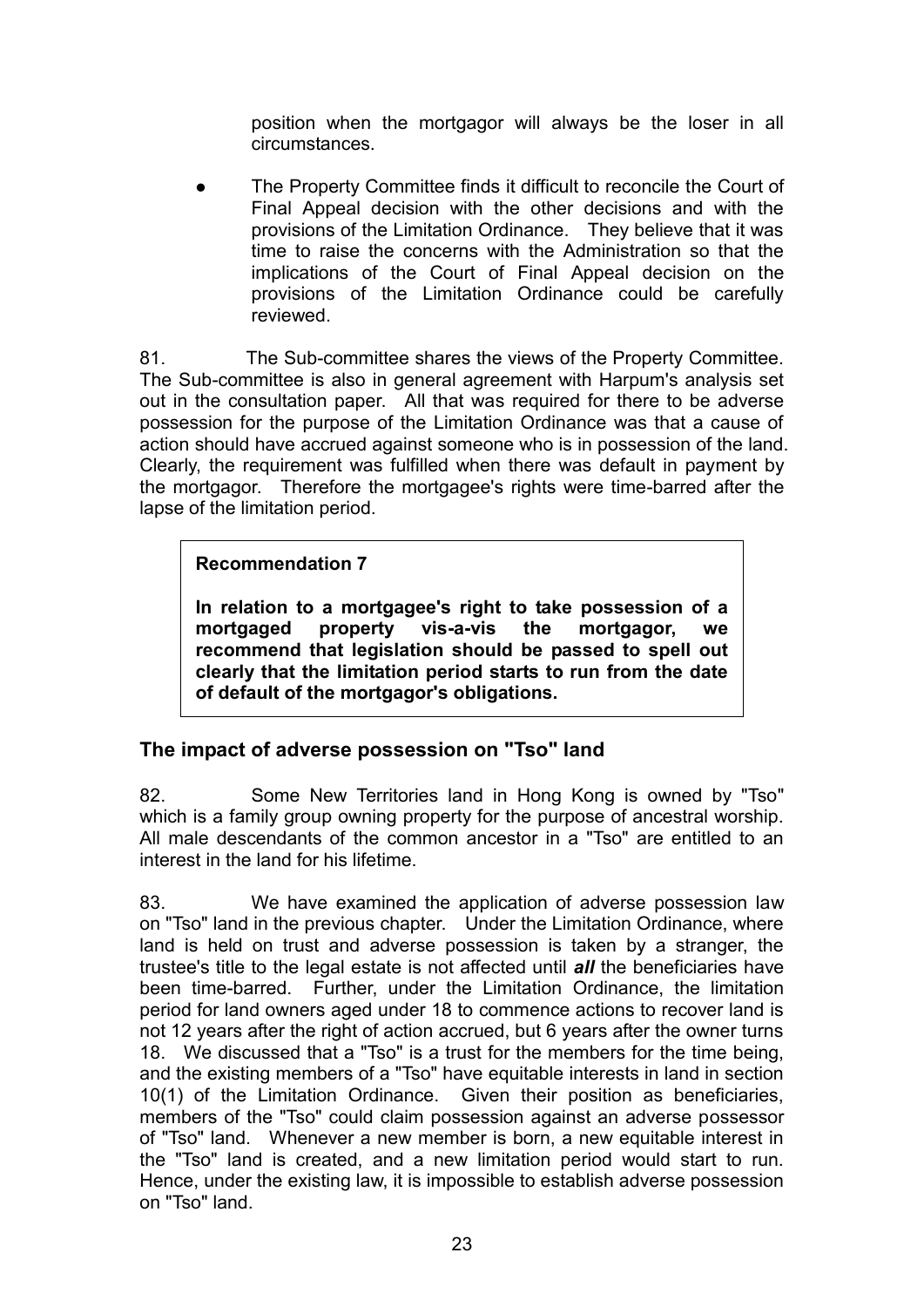## **Recommendation 8**

**We are aware that practically speaking adverse possession cannot be established on "Tso" land, but we do not see the need to change the law on this issue.** 

## **The** *Fairweather v St Marylebone Property Co Ltd* **decision**

84. In the previous chapter, we discussed the *Fairweather* decision which held that, after the extinguishment of a lessee's title by a squatter upon expiry of the statutory limitation period, the lessee could by surrender of the lease enable the landlord to claim possession of the land. We discussed the reasons supporting the *Fairweather* decision, as well as criticisms of it. With reference to the conceived inequity of collusion between the lessor and lessee (which is the focus of the criticism about the *Fairweather* decision), in the Hong Kong context, the problem does not exist because the Government as lessor has refused to accept "possessory title lots" for surrender and exchange.

85. Apart from the legal debate, in Hong Kong the *Fairweather* decision has led to the practical problem of "possessory title lots" not being accepted by the Government for surrender. The *Fairweather* decision expressly re-affirms the principle that the successful squatter does not become an assignee of the tenant whose title he has extinguished. The Government is not prepared to accept the surrender of any land from persons deriving title from the squatter as such person would not be in possession of the term granted by the Government lease. In some cases when a developer has assembled various pieces of land for redevelopment he may be faced with the problem that he is unable to locate the paper title owner of some pieces of land and the best he could do is to obtain title from the person in possession – the squatter. As the squatter is unable to assign to him the Government lease, the developer would not be able to surrender the land with squatter title to the Government to obtain a re-grant for redevelopment purposes. As a result, land exchange in the New Territories involving "possessory title lots" has come to a standstill.

86. Hence there are some suggestions from the land developers that the law should be amended so that a successful squatter is deemed to have a statutory assignment of the lease of the land he managed to acquire a squatter title. The majority of the Sub-committee do not favour this proposed change of the law. It has also been suggested that to overcome the problems caused by *Fairweather* is that the Government can consider issuing a "letter of no-objection" or "letter of tolerance" to "possessory title lots" in situations which the Government finds it inappropriate to accept these lots for surrender and exchange. However, in situations where the lessor is not the Government, but a sub-tenant, the proposal would not be applicable. At present, we do not see justifications for having a two-tier approach differentiating developers and other land users.